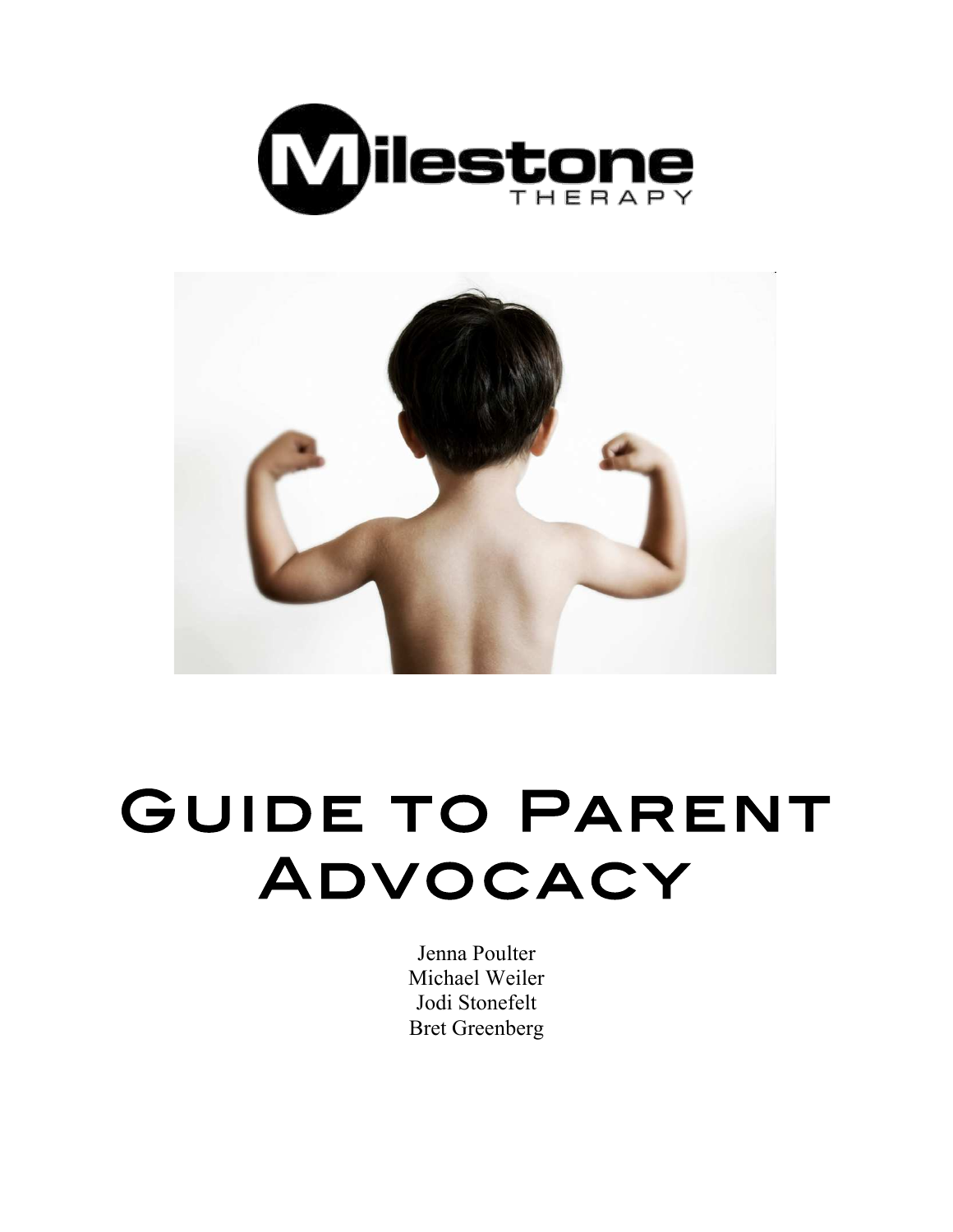## **Differences between EI, School, and Outpatient Care**

As parents of growing children it can seem a daunting task to provide all the necessary foundations to ensure that our children grow up to be happy and healthy. For parents of children with disabilities, there is an additional layer of planning that must occur so that these children receive the necessary services to be able to actively participate in home, school, and community life. You are the advocate for your child's future!

As you navigate the process of your child transitioning from early developmental to school based services and beyond, it is important that you as the parent are aware of all of your child's options. You are an integral part of the team! So where do you start? Get Educated! The following information provides a basis for the types of services that may be available to you and your child as they grow from infancy to adulthood.

The Individuals with Disabilities Education Act (IDEA) is a law ensuring services to children with disabilities throughout the nation. IDEA governs how states and public agencies provide early intervention, special education and related services to eligible infants, toddlers, children and youth with disabilities free of charge. Related services are developmental, supportive, and corrective services that may assist the child to benefit from special education and include physical therapy, occupational therapy, transportation, speech language pathology and audiology, interpreting services, psychological services, therapeutic recreation, social work, school nurse services, and counseling services. IDEA is divided into 5 parts. Early intervention (EI) services for infants and toddlers with disabilities (birth-3<sup>rd</sup> birthday) and their families falls under IDEA Part C, whereas children and youth (ages 3-21) receive special education and related services under IDEA Part B.

### Early Intervention (0-3 years old)

#### **What is Early Intervention?**

- El services aim to enhance the development of infants and toddlers to minimize their potential for developmental delays, assist families to meet the special needs of their infants and toddlers with disabilities, and most importantly enable children to be able to participate in their family and community.
- Early intervention is described as part C of IDEA

#### Who Qualifies for EI?

- In Illinois, early intervention services are offered to those children who are less than 3 years of age residing in Illinois who has a documented developmental delay, or has a physical or mental condition, which typically results in developmental delay, or is at risk of having substantial developmental delays.
- To meet the criteria for a developmental delay a child must show at least a 30% delay in one or more of the following areas of childhood development based on standardized tests in relation to age-matched peers: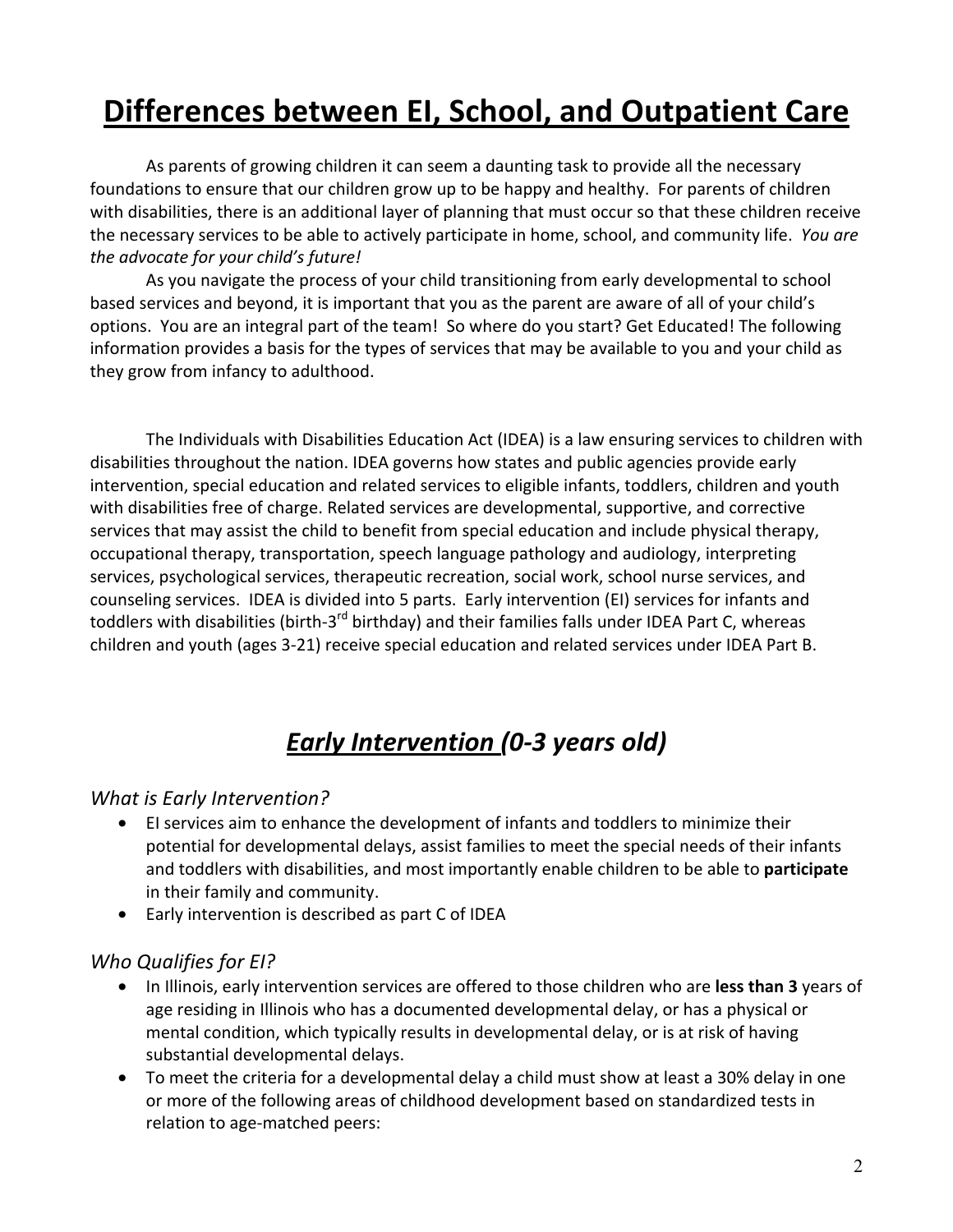- o Cognitive
- $\circ$  Physical (including vision and hearing)
- o Language, speech and communication
- o Social-emotional
- $\circ$  Adaptive self-help skills
- Some diagnoses automatically qualify for El services (i.e. Spina Bifida and Cerebral Palsy) however these vary by state

#### **What services are offered?**

- family training, counseling, and home visits
- special instruction
- speech-language pathology and audiology services, and sign language and cued language services
- occupational therapy
- physical therapy
- psychological services
- service coordination services
- medical services only for diagnostic or evaluation purposes
- early identification, screening, and assessment services
- health services necessary to enable the infant or toddler to benefit from the other early intervention services
- social work services
- vision services
- assistive technology devices and assistive technology services
- transportation and related costs that are necessary to enable an infant or toddler and the infant's or toddler's family to receive another service

\*The services provided are determined based on the needs of your child and family and are detailed in an Individualized Family Service Plan (IFSP)

#### *Where are the services provided?*

• These services, whenever possible are provided in **natural environments**, including the home, and community settings in which children without disabilities participate.

#### **What is an Individualized Family Service Plan?**

- The IFSP contains information about the child's developmental status, a summary of the family's strengths, resources, concerns, and priorities for enhancing the child's development, as well as their determination of eligibility.
- This document will include the desired outcomes (based on family concerns and expectations for the child), strategies for achieving outcomes and supporting the family, the provider of the services, and the frequency of the services.
- All service providers as well as the family meet once a year to evaluate and revise the IFSP as needed.

## School Based Services (ages 3-21)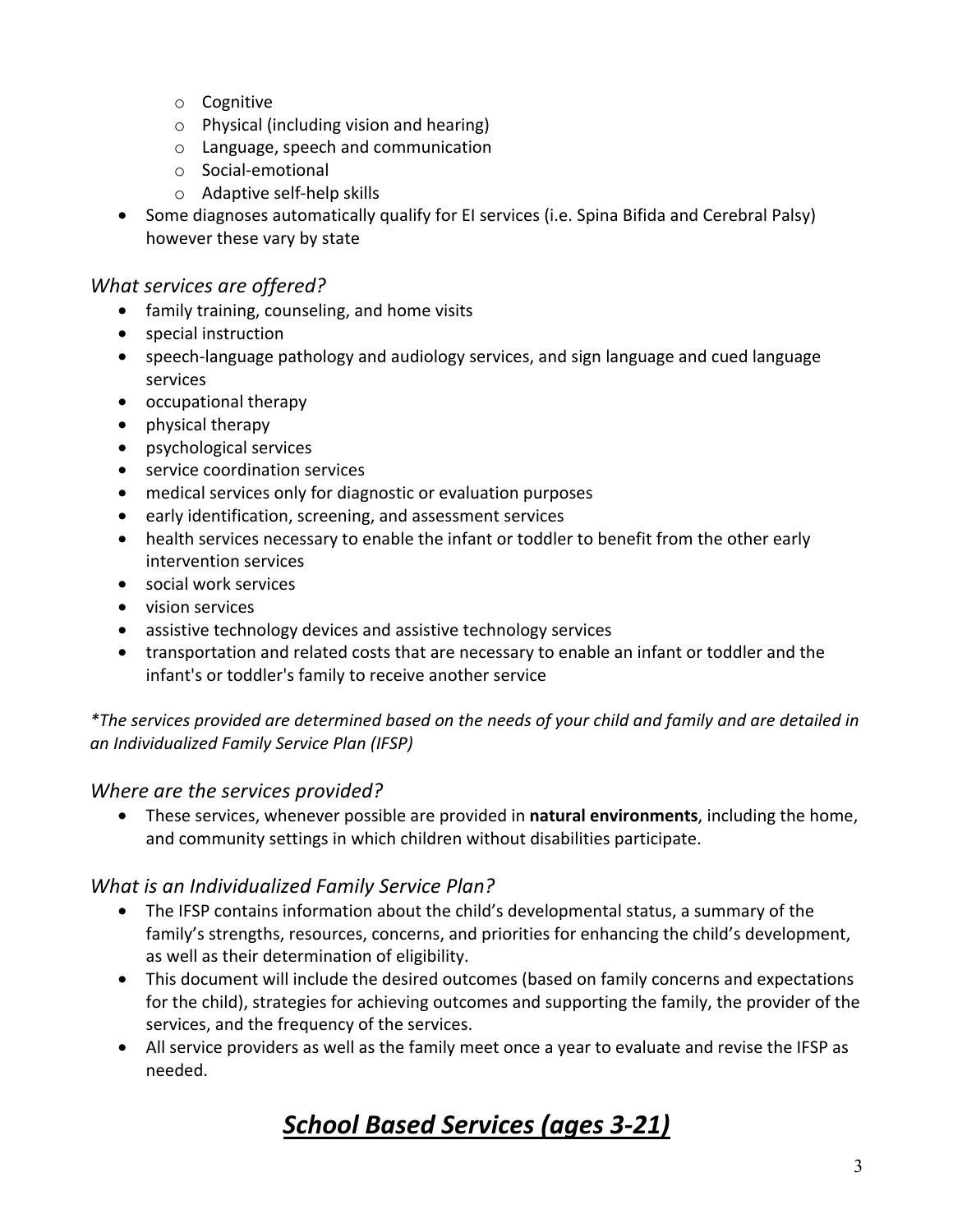School Based services include Special Education and related services

Special Education can be offered in various forms:

- Regular education with weekly monitoring from a special education provider
- Regular education with daily consultation from a special education provider
- Regular education with special education services and supports included in that setting which are aligned with the general curriculum
- Regular education with special education services provided for part of the day in a resource room or special education classroom
- Self-contained special education classroom
- Special day school (outside of the school environment)
- Residential treatment facility
- Hospital
- Detention facility
- Home

#### To the maximum extent possible, children with disabilities are educated with children who are not **disabled**

- The goal is to allow students with disabilities the same opportunities as their typically developing peers to learn and **participate** in the classroom environment.
- Your child's **independence** should be encouraged and the necessary modifications (alternative instruction/testing methods, adapted curriculum, adaptive devices, or assistive devices) provided for to enable your child to **participate** and learn.

#### **Who is eligible for Special Education?**

- A child who has a disability listed below and who needs special education and related services
- Disability Categories:
	- **Autism**
	- **Deafness**
	- Deaf-blindness
	- Developmental delay
	- Emotional disturbance
	- Hearing impairment
	- Mental retardation
	- **E** Multiple disabilities
	- **•** Orthopedic impairment
	- **•** Other health impairment
	- **Specific learning disability**
	- **Speech or language impairment**
	- **Traumatic brain injury**
	- Visual impairment, including blindness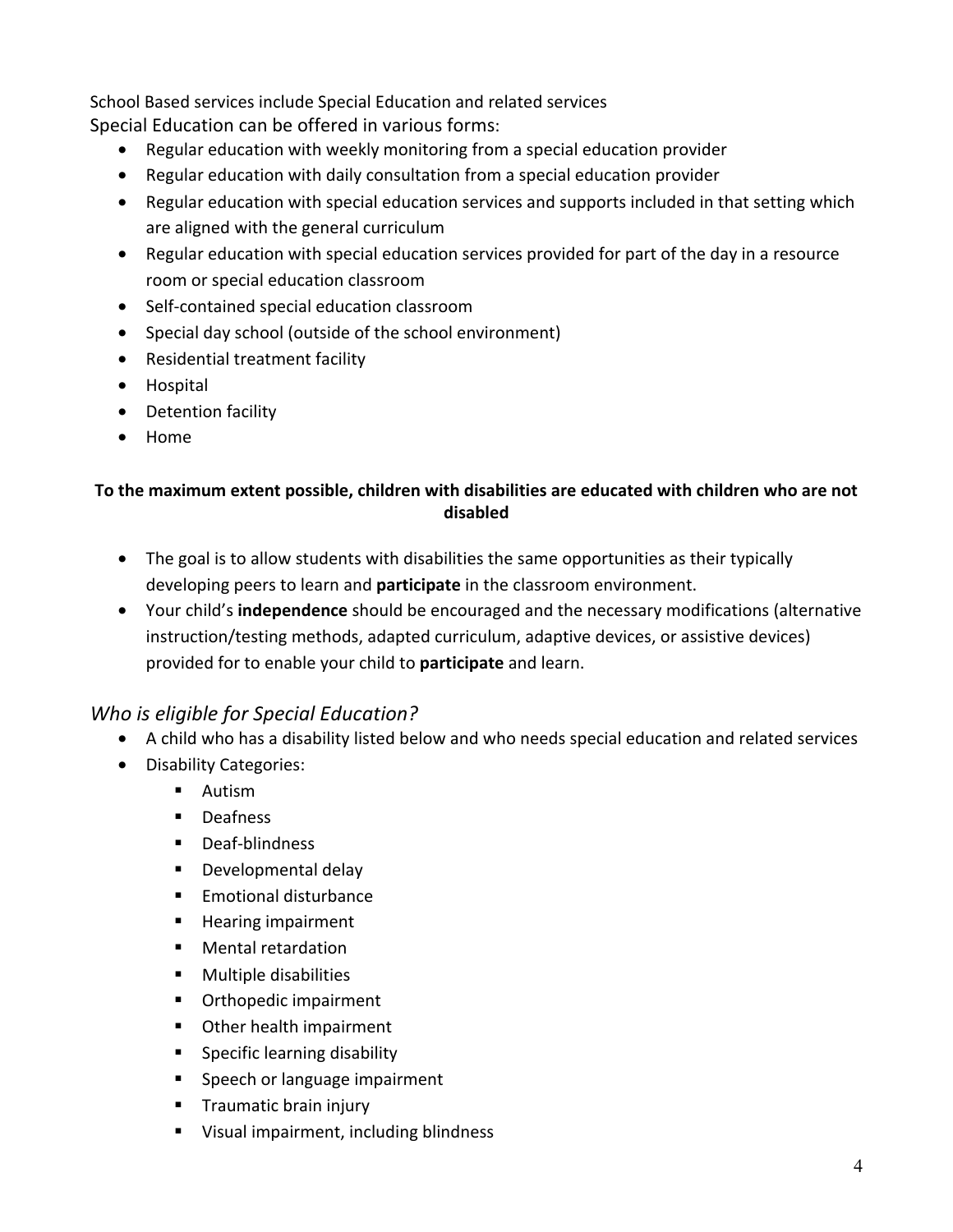- If your child is eligible for Special Education, they may be eligible for related services under **IDEA** part **B**
- If your child's disability affects their participation in school but they do not qualify under IDEA, they may be eligible to receive related services under Section 504

#### What is the goal of school based occupational and physical therapy?

- School-based occupational and physical therapy are services offered to qualified students to help them better function within the school environment and meet educational goals/objectives.
- School-based therapy is not intended to meet all the therapy needs of a student but is intended to meet needs of the student to promote success in the educational environment.
- All therapy within the educational setting must be tied to educational performance
- Occupational therapists and physical therapists in schools need to identify the educational significance of therapy provided to students in order for a service to be provided.

\*Although your child may not qualify for school based services, it **does not** mean that services aren't possibly needed. You may need to look into outpatient services to address your child's needs\*

#### What are common types of occupational and physical therapy services offered in the *school 
 setting?*

- Enhancing school mobility and participation in educational activities by increasing strength, accuracy and speed.
- Ensuring easier total care by maintaining flexibility.
- Improving hand function for self-care and paper/pencil tasks through reach, grasp and dexterity.
- Enhancing comfort, participation and attending by maintaining functional postures.
- Increasing functional use of hands and site by providing stable positions.
- Ensuring independence in feeding safety and nourishment.
- Maintaining functional movement by prevention of stiffness and deformities.
- Facilitating safety in the school environment by decreasing the possibility of injury to student's self or others as he/she moves or performs skills/tasks.
- Improving success for small muscle school tasks by increasing coordination of eye-hand movements.
- $\bullet$  Facilitating access to and mobility within school by assessing and changing the environment.
- Increasing use of arms and legs through adapted equipment.
- Arranging preparation for vocational needs.
- Facilitating student's independence through access to assistive technology.

#### How are services typically given?

- Hands on instruction (1-on-1)
- Group intervention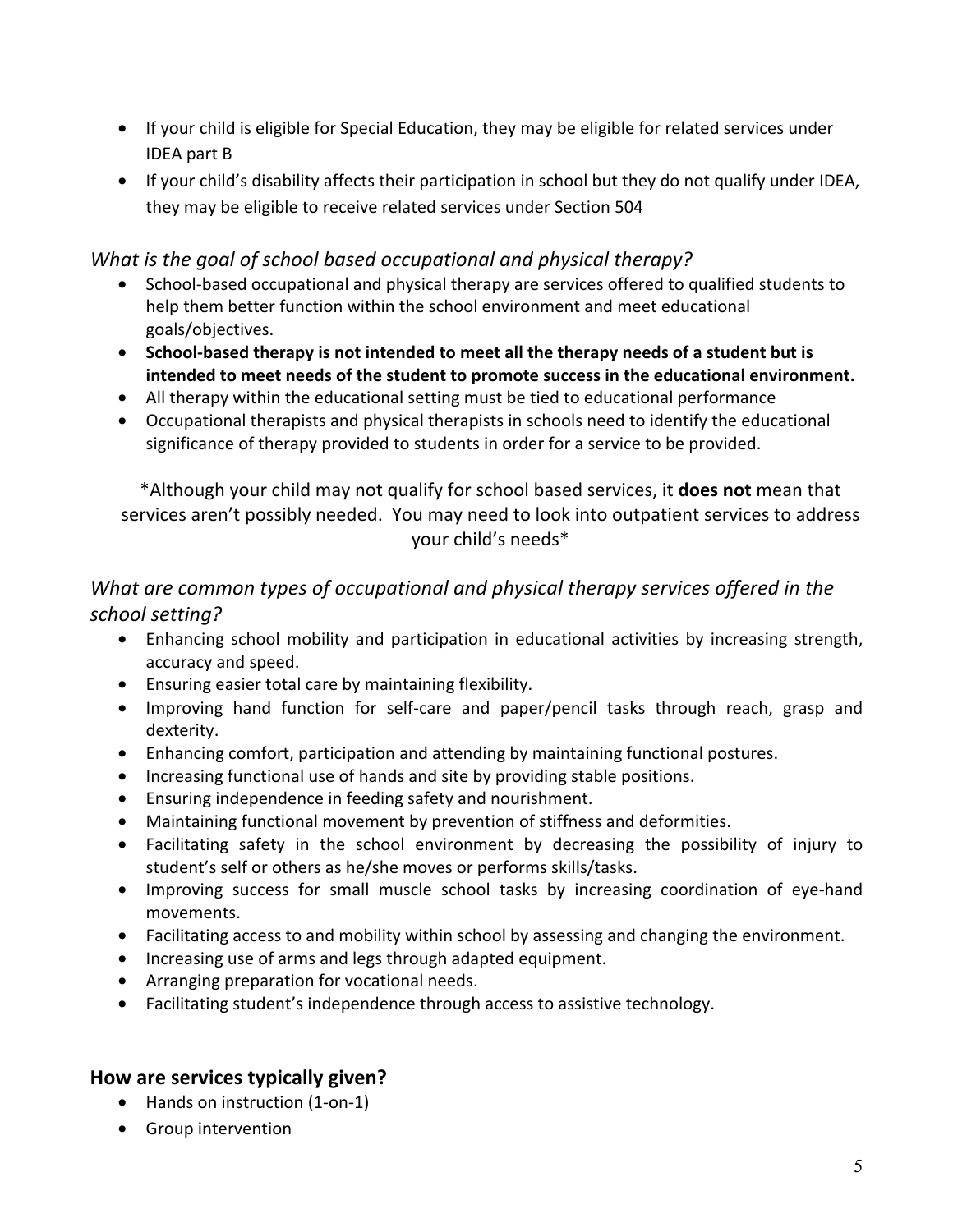• Consultation 

#### **What is IDEA part B and who qualifies?**

- IDEA part B is a law that mandates assistance for education of all children with disabilities
- Special education and related services are provided without charge, meet the standards of the State educational agency include appropriate preschool, elementary school or secondary school education, and are provided in conformity with the individualized education program.
- $\bullet$  6 major principles of part B:
	- 1. Zero reject  $-$  schools must be willing to enroll all students
	- 2. Nondiscriminatory testing schools must use non-biased testing methods, and multiple measure for determining eligibility
	- 3. Appropriate education  $-$  schools must meet the individual needs of each student
	- 4. Least restrictive environment to the maximum extent possible, children with disabilities are educated with children who are not disabled
	- 5. Due Process schools must inform parents of their rights, protect the rights of children with disabilities, and provide safeguards
	- 6. Parent Participation schools must include parents on IEP teams and work together with parents to develop and implement IEPs

#### **What is an IEP?**

- **Individualized Education Program**
- It is a legal document that details the types of related services needed and why, the annual goals of the family and child, and placement decisions  $-$  how and where services will be implemented.
- Those students whose disability adversely affects their **educational performance** qualify

#### **What is section 504?**

- $\bullet$  Section 504 is a law that mandates that schools take steps to provide needed accommodations and services to persons with disabilities.
- A student may receive services to decrease limitations or to participate in school activities, to allow

them **access to education.** 

## *Transitions*

*Transition 
 from 

 EI 
 (0-‐3rd Birthday)*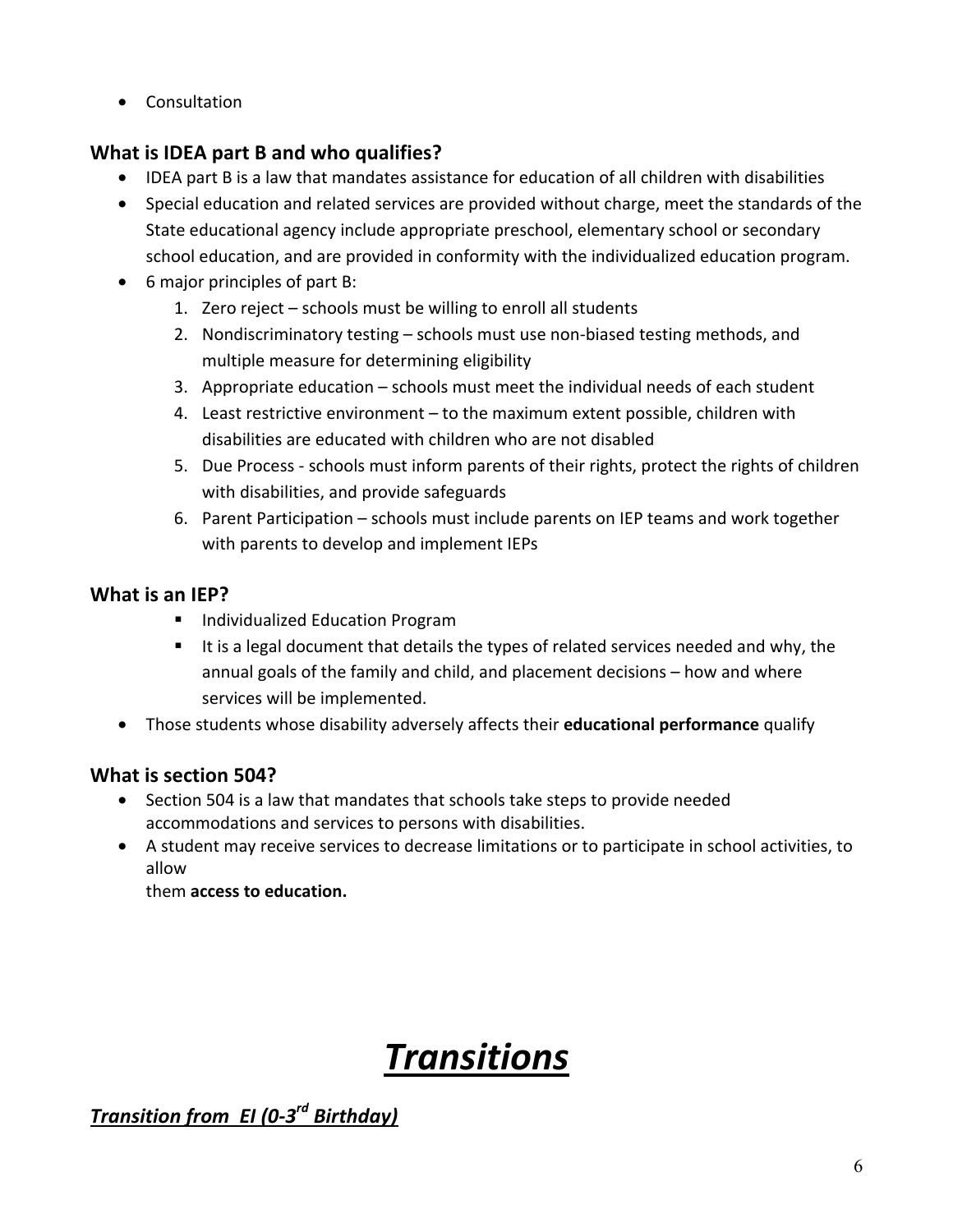This can be a very difficult transition period for you as parents. There may be fears associated with transitioning from having services provided within the home by a now very familiar therapist to possibly school based services in an unknown environment. To ensure that this step is as smooth as possible here are some of the basics you need to know so that you can effectively advocate for your child as they enter the world.

#### When does transition out of EI begin?

• As El is provided for children less than 3 years old, at 2 <sup>1/2</sup> years old, the transition out of El begins. There must be a transition plan in place at a minimum of 90 days and not more than 9 months before your child's  $3<sup>rd</sup>$  birthday.

#### **What** is the purpose of a transition plan?

- $\bullet$  To prepare you and your child for the changes to come.
- The collaboration between programs is important in reducing gaps and ensuring that your child and family receive the necessary services and specialized instruction.
- $\bullet$  There may be different paths after graduation from EI
	- Some children may need no further specialized services/or instructions as their determined delay has resolved
	- Some children may still have continued delay/disability and are in need of further specialized services and instruction including:
		- Early childhood special education as described under IDEA part B or
		- Specialized services in another setting outside of school

#### **What does the transitional plan include?**

- Preparation of your family and child for transition
- Looking at community programs with structure
- Program visitations and meeting with educators and support staff
- Making necessary changes in your child's eating and sleeping routines prior to transition.

Understand that this can be a stressful time, however with the proper transitional plan and support this can be a smooth process for you and your child!

#### *Transition out of High School (age 21+)*

For any teenager, the transition into adulthood can seem daunting, however for those teenagers with disabilities this transition requires a bit more planning. As your child gets older it is important to think about their future beyond the school setting and ensure that the necessary plan is in place to provide your child with the tools necessary to navigate the adult world. It is important for you as parents to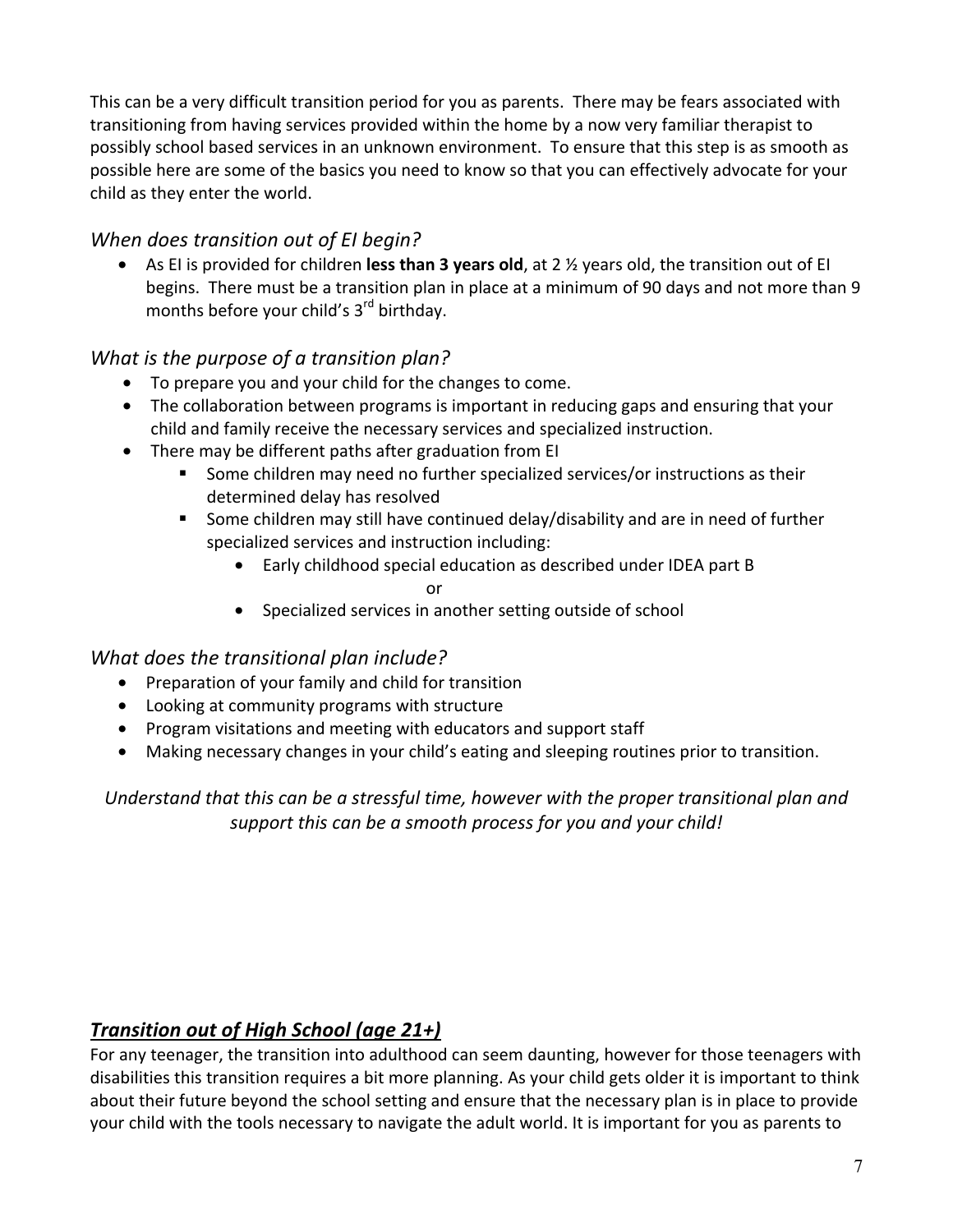begin to looking at your child's adulthood when your children are young. This will help ensure that the necessary ground work for your child is in place in order for your child to reach their full potential as an adult.

#### *What is transitional planning?*

- Planning that helps you and your son or daughter move into post-school adulthood.
- Transition planning is used to identify and develop goals which need to be accomplished during the current school year to assist the student in meeting his post-high school goals.
- The transition plan should reflect the student's interests, preferences, accomplishments and skills, what they need to learn, and what they want to do. The focus should be on their abilities rather than on their difficulties.
- Your son or daughter's specific transitional plan should be incorporated into their IEP, and be revisited annually.

#### When should transition planning begin?

- Under IDEA 2004, IEPs must include transition services for each student by age 16.
- You and your IEP team may wish to begin discussing transitional planning prior to your child turning 16. If the IEP team hasn't began focusing on this planning by the time your child has turned 16 it is important for you, as the parent, to initiate that process!

#### What are transition services?

Transitional services are a coordinated set of activities for your family member with a disability that:

- a) Focuses on *improving their academic and functional achievement* to facilitate the movement from school to **post-school activities.**
- b) Is based on your **individual son or daughter's needs**, taking into account their strengths, preferences, and interests.
- c) Includes instruction, related services, community experiences, the development of employment and other post-school adult living objectives, and, when appropriate, acquisition of daily living skills and functional vocational evaluation

#### **Who provides transition services?**

- The school should be providing these transition services  $-$  through each student's special education program.
- Special education staff provides assistance with counseling, identifying vocational interests, educational and vocational planning, goal setting, pre-vocational skills training, academic support, and linkages to specific programs and services
- There should be a coordinated effort between your child's school and community to provide the necessary services.
- Services vary from school to school, so it is important to communicate with your school district about the specific services they offer.
- There may be some transitional needs that are not provided for by the school therefore it may be important to seek out community services.

#### What are some possible transition options?

• Post-secondary education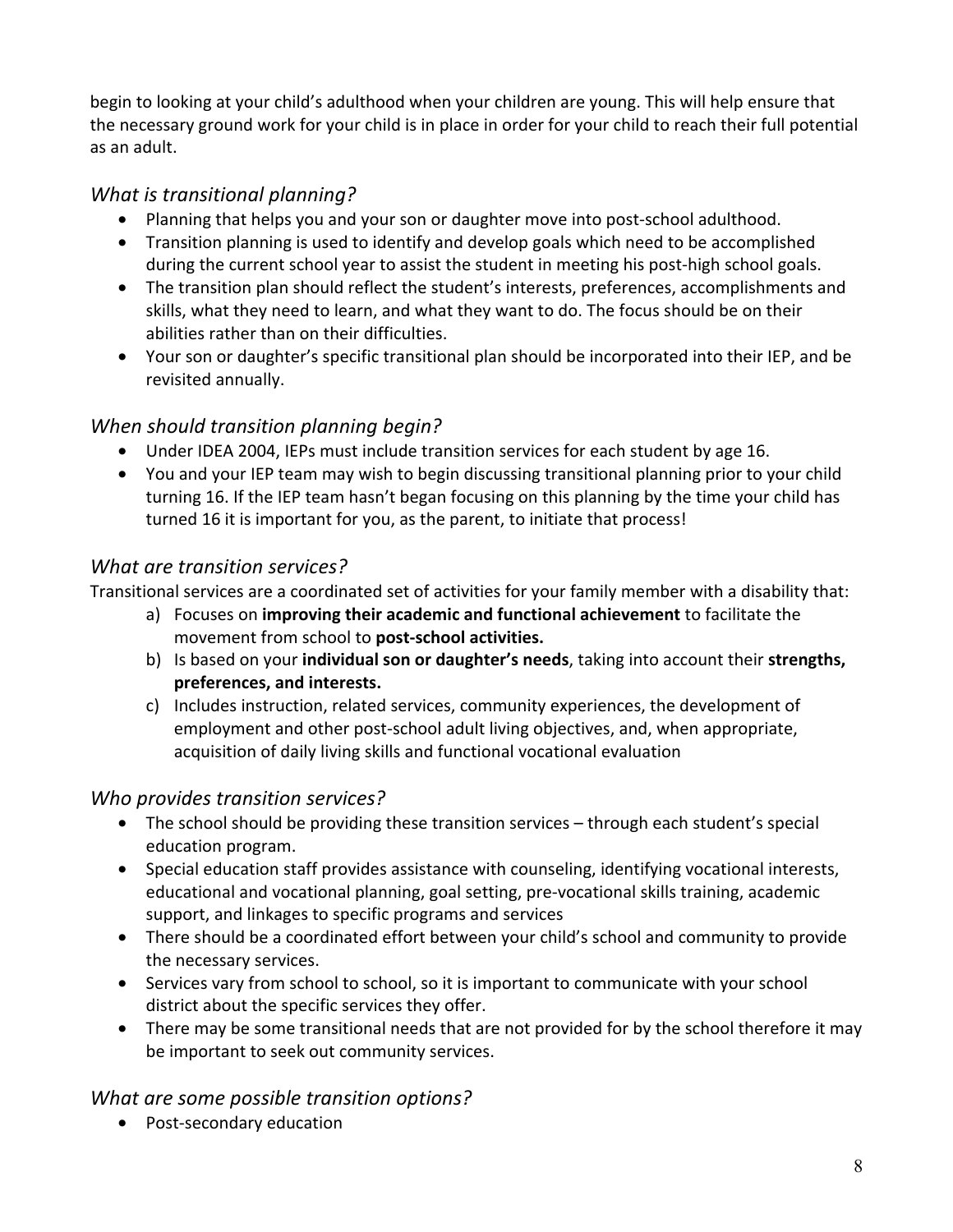- Vocational education
- Integrated employment (including supported employment)
- Continuing and adult education
- Adult services
- Independent living
- Community participation

#### What role should my son or daughter have in their transitional planning?

- According to IDEA, the student must be invited to all IEP meetings where the purpose of the meeting will be the consideration of their postsecondary goals for your child and the transition services needed to assist your child in reaching those goals.
- Young adults should be involved in the decision process for their future. It is their opportunity to take an active role in deciding on the future they want for themselves.

#### **Other transition considerations:**

- Finding appropriate doctors:
	- $\circ$  Many pediatric physicians will no longer treat patients once they reach the ages of 18-22 because it is technically outside their pediatric specialty
	- $\circ$  Check with your child's doctors to determine their policy, and ask for referrals if necessary.
	- $\circ$  It is important that your son or daughter continues to receive care from providers who understand their unique needs; so starting this process early is very helpful.
- Respite care:
	- $\circ$  respite care provides temporary relief for caregivers from the ongoing responsibility of caring for an individual of any age with special needs http://www.illinoisrespitecare.org

#### Suggestions for resources with in your community:

- Rehabilitation Institute of Chicago: http://lifecenter.ric.org/index.php?tray=default&tid=top0&cid=5009
	- Has several programs and resources
- Center for Independent Living: http://www.rampcil.org/about/cil.asp
- Center for Independent Futures: http://independentfutures.com/Default.aspx?tabid=168
	- **Theory individual Constructs** to help individuals with disabilities work towards gaining independence as adults.
	- **Services include:** 
		- o Future Planning:
			- Helps individuals with disabilities and their families plan for the future
		- $\circ$  Community Living and Independent Living options/supports
		- $\circ$  Options for college success
		- $\circ$  Employment / vocational options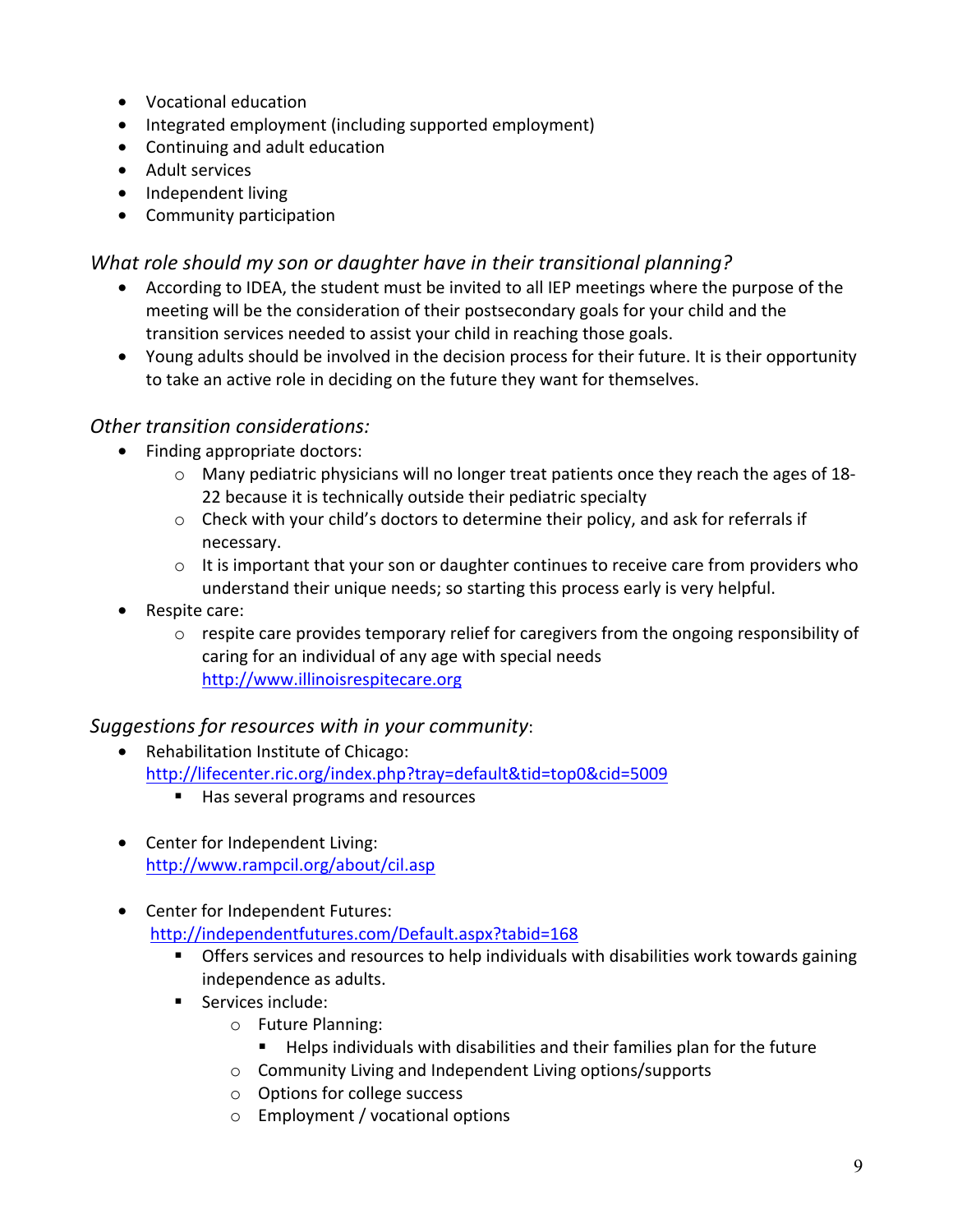- $\circ$  Financial planning
- o Social Networks
- $\circ$  Recreational options
- o http://www.disabilityresources.org/

## **Outpatient Services**

Outpatient physical therapists treat children from the community and specialize in the evaluation and treatment of orthopedic, neurological, developmental musculoskeletal disorders, rheumatologic diseases, and wound care.

Why outpatient services?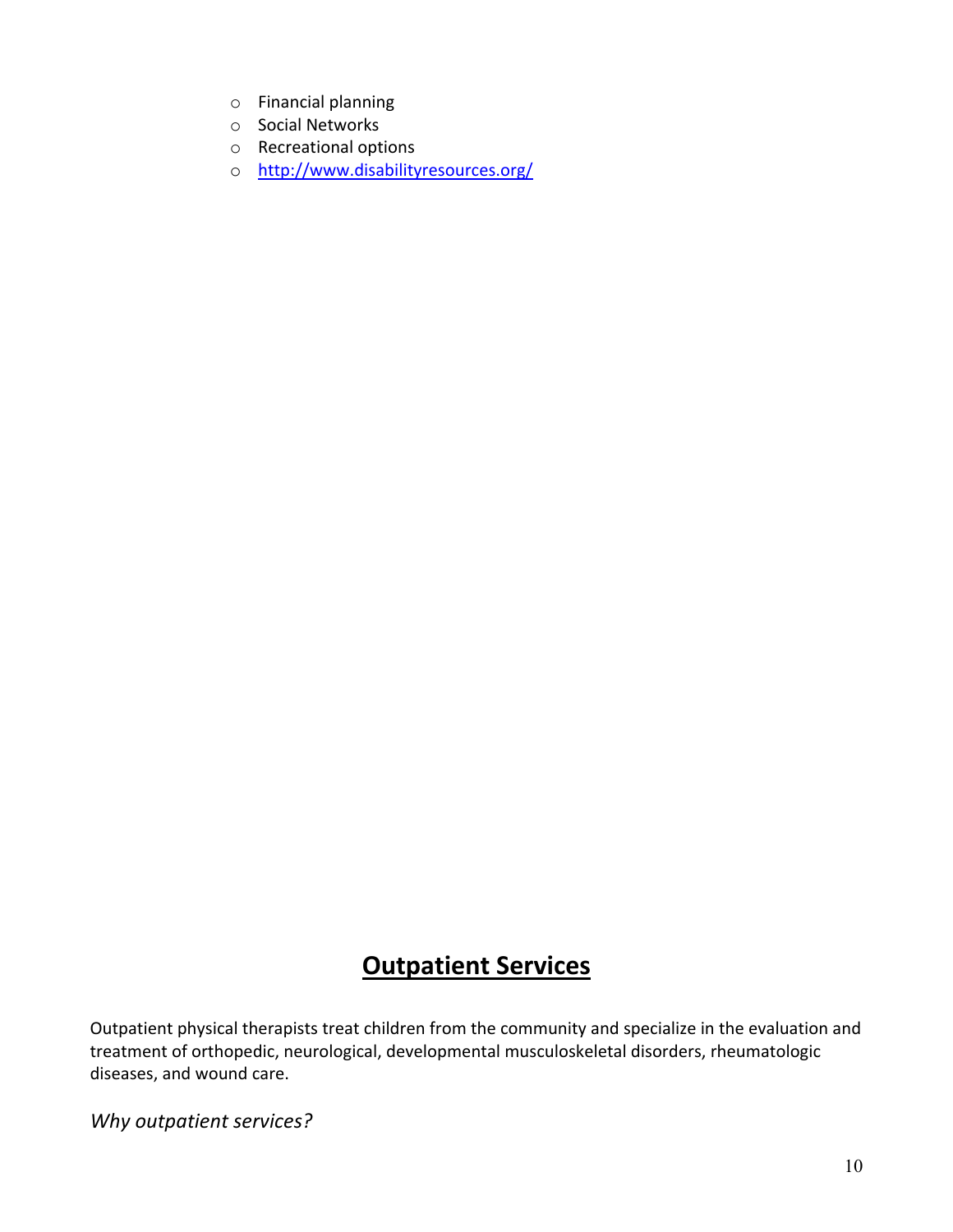• School based physical therapy addresses only those impairments that affects a child's educational performance or ability to participate in school activities, therefore one may seek additional outside services for those impairments not addressed within the school.

#### Where are outpatient services delivered?

- Private clinic
- $\bullet$  Hospital affiliated outpatient clinic
- Home

#### Goals of outpatient therapy:

• The primary goals are having the child return to their prior level of function and engage in activities that are meaningful to the child and their family.

\*You will want to contact your insurance provider to determine eligibility for outpatient *services*

#### **Additional Resources for Families:**

- 1. Shonkoff JP, Meisels, SJ. Handbook of Early Childhood Intervention, 2<sup>nd</sup> edition. New York: Cambridge University Press, 2000.
- 2. Idea.ed.gov
- 3. www.illinoiseitraining.org
- 4. Illinois State Board of Education (2003) Recommended practices for occupational therapy and physical therapy in Illinois schools. Springfield, IL
- 5. www.ideapractices.org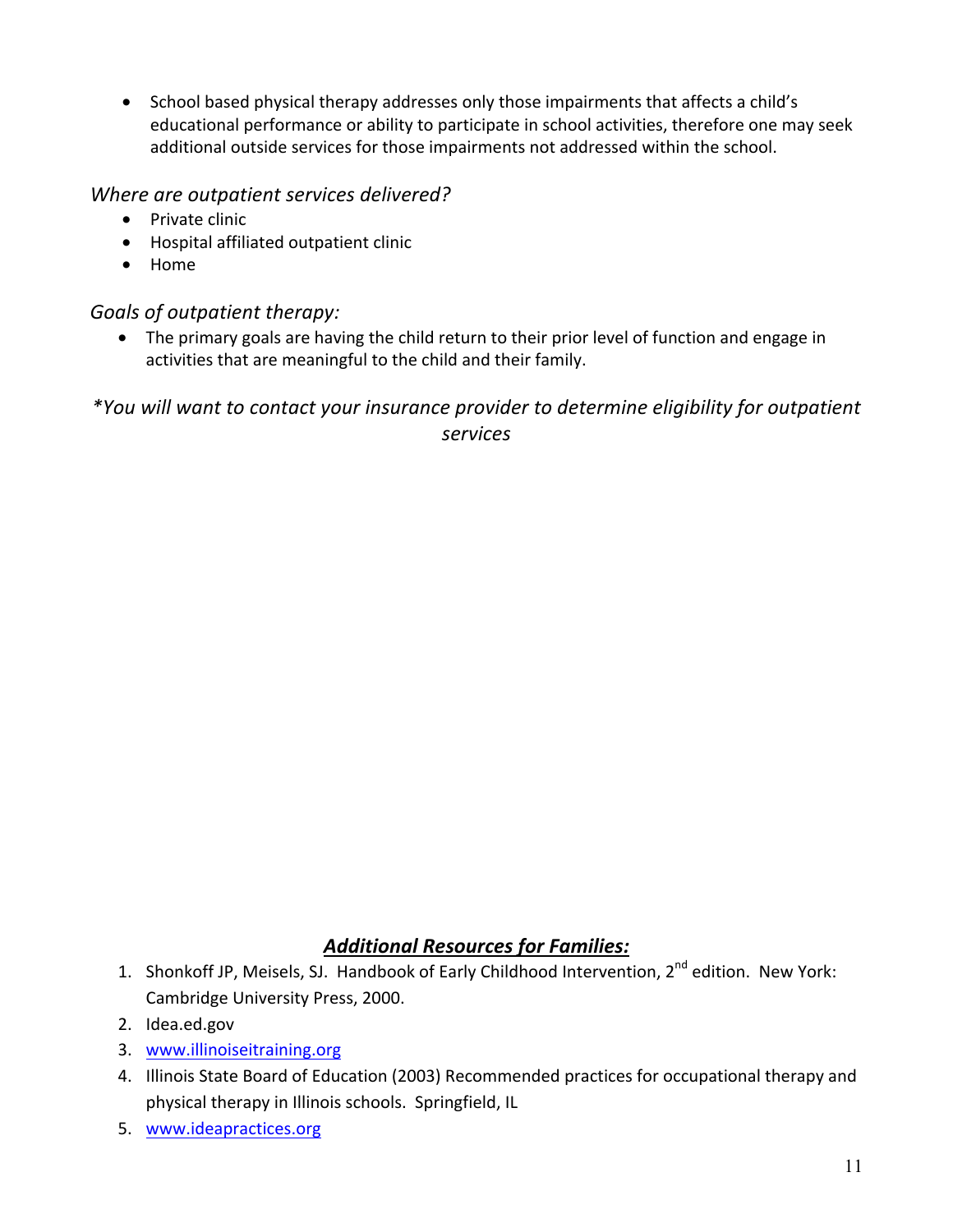- 6. www.nectac.org
- 7. www.dec-sped.org
- 8. Information regarding Special Education Law and Advocacy www.wrightslaw.com

#### References

- · Initial and Annual Eligibility Determination. Illinois Department of Human Services Web site. http://www.dhs.state.il.us.
- Individual with Disabilities Education Improvement Act. (2004). Pub. L. 108-446, 20 U.S.C. 1413.
- Jackson, L.L. (Ed.).(2007). Occupational therapy services for children and youth under IDEA (3<sup>rd</sup> ed.).Bethesda, MD: AOTA Press.
- Jackson, R.M. (2011). Curriculum access with low-incidence disabilities: The promise of universal design for learning. National Center on Accessing the Curriculum.
- McEwen, I.R. (Ed.): Providing physical therapy services under parts b&c of the Individuals with Disabilities Education Act (IDEA). Section on Pediatrics, APTA, 2009.
- National Information Center for Children and Youth with Disabilities. (2002). All About IEPs.
- Special Education and Advocacy. Wrights Law Web site. http://www.wrightslaw.com. Accessed April 3, 2012.
- Stranberry K. Transitional Planning for students with IEPs. Great Schools Web site. http://www.greatschools.org/specialeducation/health/873-transition-planning-for-students-with-ieps.gs. Accessed April 8, 2012.
- U.S. Department of Education Web site. http://idea.edu.gov/. Accessed April 3, 2012.
- www.aota.org
- www.apta.org

## **Funding for Adaptive Equipment and Supports**

Order of funding sources:

- 1. Primary insurance
- 2. Secondary insurance
- 3. State funding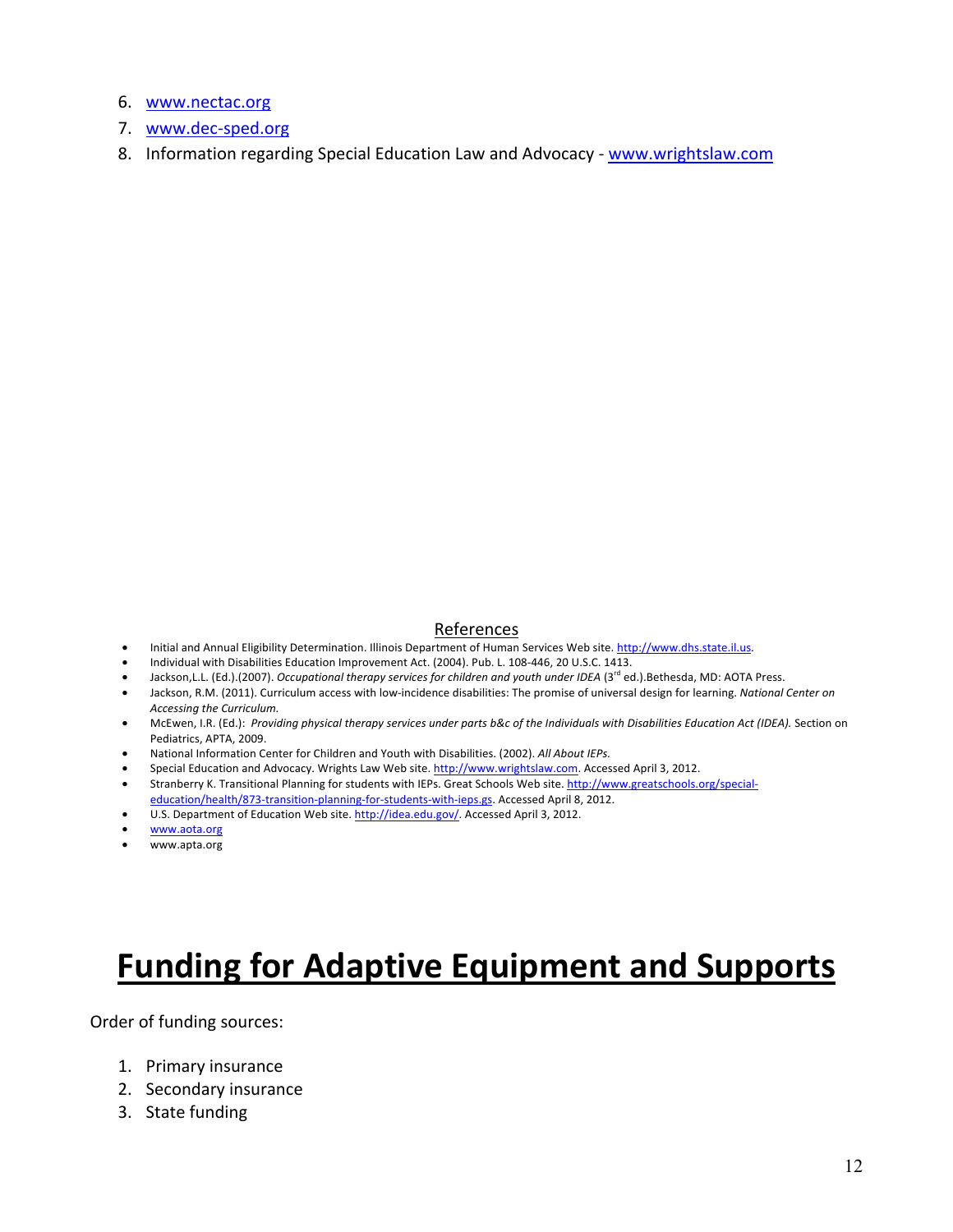- 4. Division of Specialized Care for Children (DSCC)
- 5. Trusts
- 6.

#### **Insurance**

Most private insurance will only fund adaptive technology devices that are considered medically necessary and are prescribed by a physician. Medical necessity must be defined in the policy. Review your insurances' summary plan description and policy to determine the definitions, how a particular adaptive technology device fits in, what benefits are covered, and what procedures must be followed to obtain a device. (1)

### **Primary vs. Secondary insurance**

Insurance companies do not want their consumers to profit off of health insurance through double recovery. To prevent this, insurance plans have provisions on how much primary and secondary coverage is provided. Primary insurance is the main plan that you will purchase, used first in any medical issue. Secondary insurance is used when your primary insurance does not fully cover your medical expense and is usually cheaper than primary insurance. (2)

### **State Funding, Social Security**

Social security generally provides cash benefits to persons with disabilities in the form of either Supplemental Security Income or Social Security Disability Income. Social Security Disability Income is provided to those who have paid into social security while working and provides monthly cash benefits until the recipient is able to return to work. Supplemental Security Income is funded by federal tax revenues to help individuals with disabilities with little or no income to cover basic expenses like food and shelter. Social Security does not directly fund adaptive technology devices, but it does have work incentive programs that allow you to deduct the cost of adaptive technology devices from earnings. (3)

### **Medicaid**

Medicaid provides payment directly to vendors. Funding adaptive technology under Medicaid requires that the individual needing adaptive technology be eligible for Medicaid and that the device is considered medically necessary. To see if a child is eligible for Medicaid funding, the family should contact their local Medicaid office. In order to be funded by Medicaid, the adaptive technology must address a medical problem and be prescribed by a physician. (1)

### **Division of Specialized Care for Children (DSCC)**

The Division of Specialized Care for Children (DSCC) is the Illinois Title V agency that provides care coordination for families and children with special health care needs. DSCC can help families coordinate and pay for their child's specialized medical treatment when the child has an eligible condition and certain financial criteria are met. For more information, visit www.uic.edu/dscc. (4)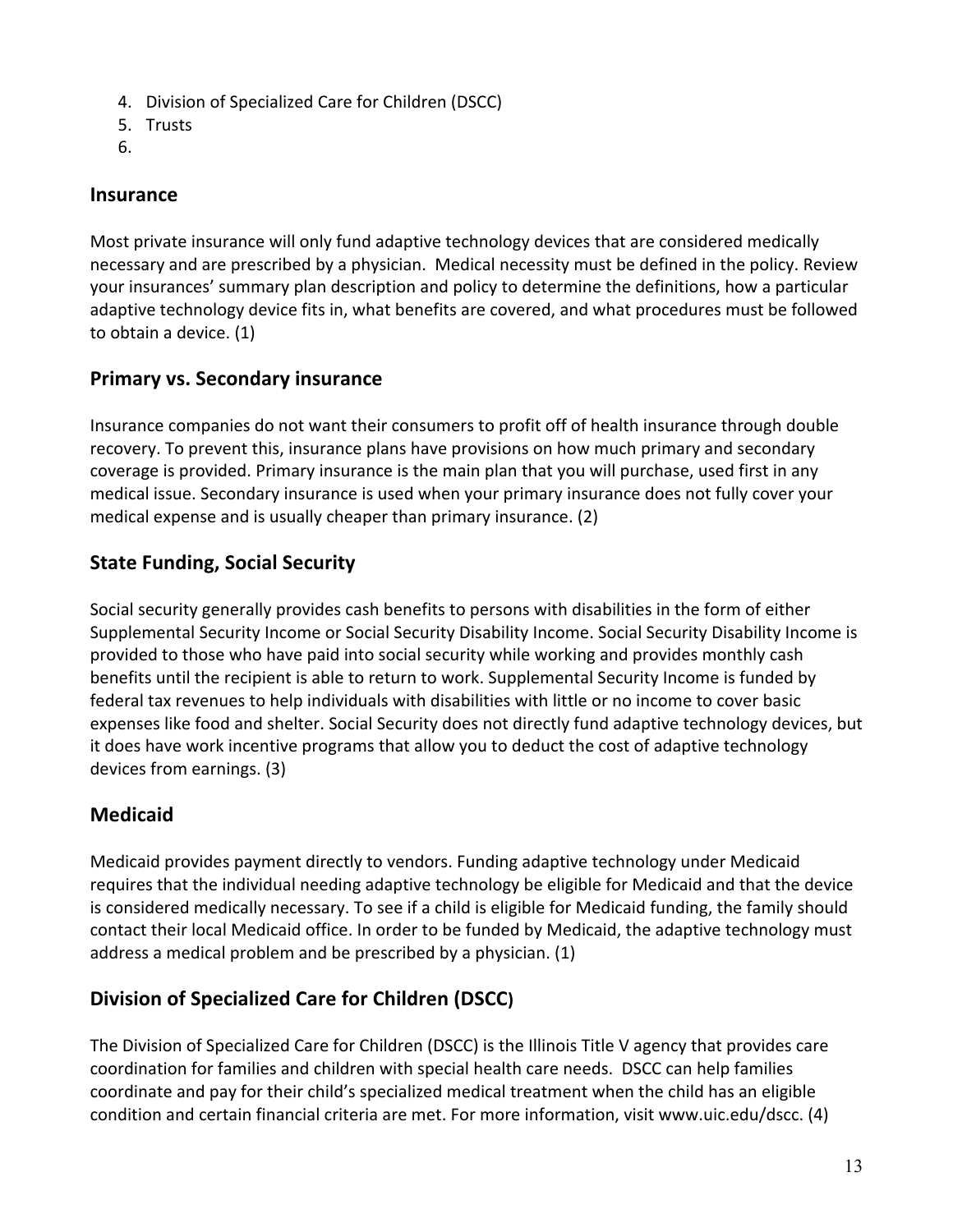#### **Trusts**

Trust funds are set aside by a business to provide monetary compensation for individuals that win a lawsuit against them (i.e. a hospital). If a lawsuit is successful, generally a consulting agency will work with a vendor and present their case to a funding source. In order to receive funding, a physical therapist must justify the devices use. Cases where funding is not awarded occur when the family has a belief that a piece of equipment will improve some deficit (e.g. walking, talking), but the therapist cannot justify its use because the family's expectation is not realistic.

#### **IDEA** part C and part B (Individuals with Disabilities Education Act)

Part C of IDEA was created to enhance the development of infants and toddlers with disabilities. Part C applies to children from birth to age two with developmental delays or who have been diagnosed with a condition that causes developmental delays. Under part C, if an adaptive technology is identified as needed in a child's Individualized Family Services Plan (IFSP), it must be provided by the child's school district, at no cost to their family. Part C is considered a "payer of last resort", meaning that other possible sources must be exhausted before Part C funding can be used. Part B of IDEA applies to children and youth between 3 and 21 years of age. Part B also states that an adaptive technology must be provided at no cost to the family if it is identified and needed in a child's Individualized Education Plan (IEP). (1)

#### **Other Resources:**

**Illinois Assistive Technology Center** www.iltech.org

**Pass It On Center** – The Pass It On Center is a nationally funded adaptive technology reuse non-profit. www.passitoncenter.org

#### Assistive technology resources from the Illinois Department of Human Services http://www.dhs.state.il.us/page.aspx?item=32088

Sources:

- (1) http://www.rifton.com/adaptive-mobility-blog/funding-adaptive-mobility-equipment-foryoung-children-with-disabilities/
- (2) http://onesinsurance.com/blog/health-insurance/primary-and-secondary-health-insurancecoverage/
- (3) http://www.atnet.org/resources/resources-funding/alt-funding-resources.php
- (4) http://www.uic.edu/hsc/dscc/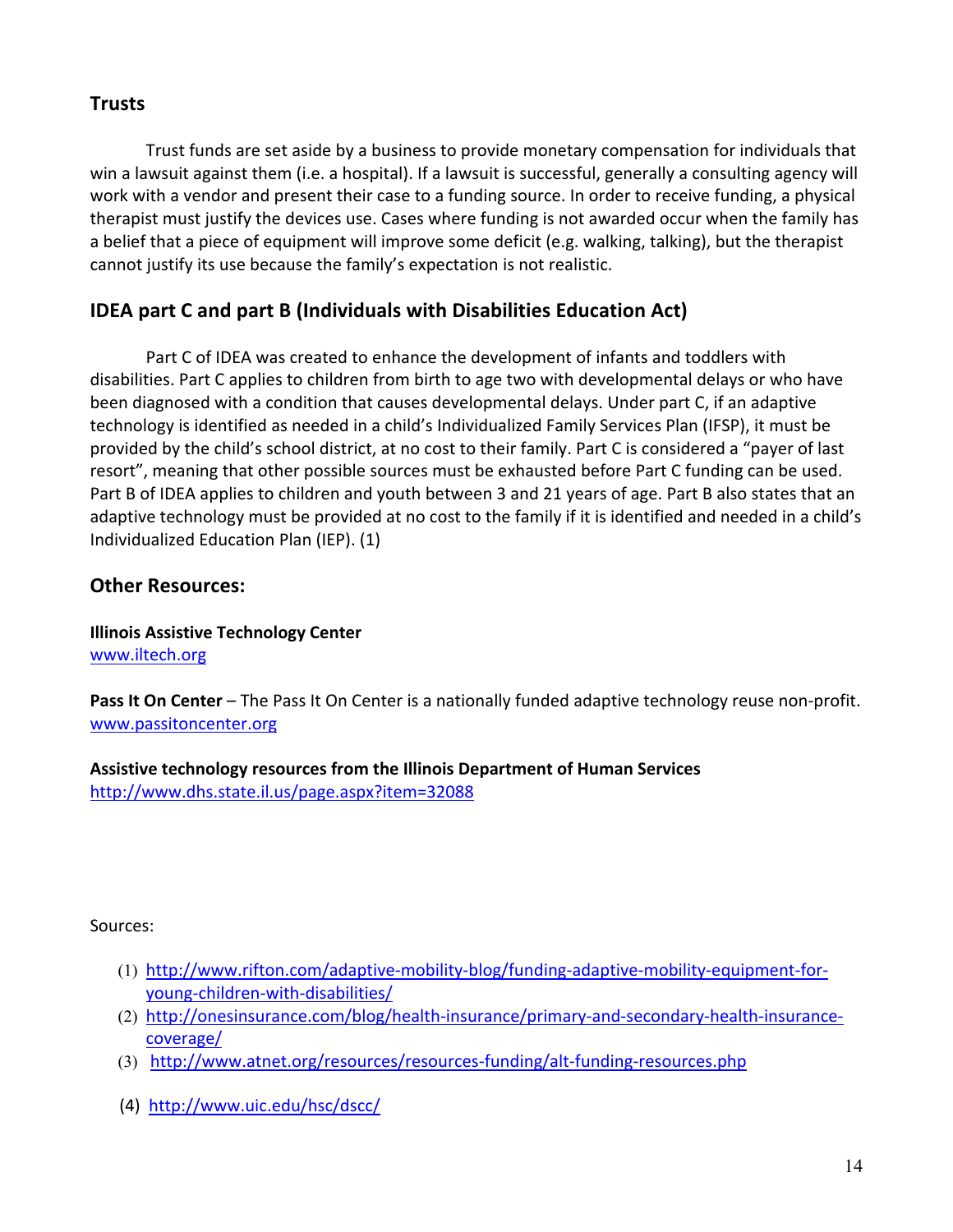## **Equipment Tips for Parents**

Once you learn that medical equipment is necessary for your child, it is important to educate yourself about your insurance coverage as well as the types of equipment out there.

- Walk into your equipment evaluation informed about your individual insurance coverage
- If possible, bring your PT or OT to the equipment evaluation as a resource for your child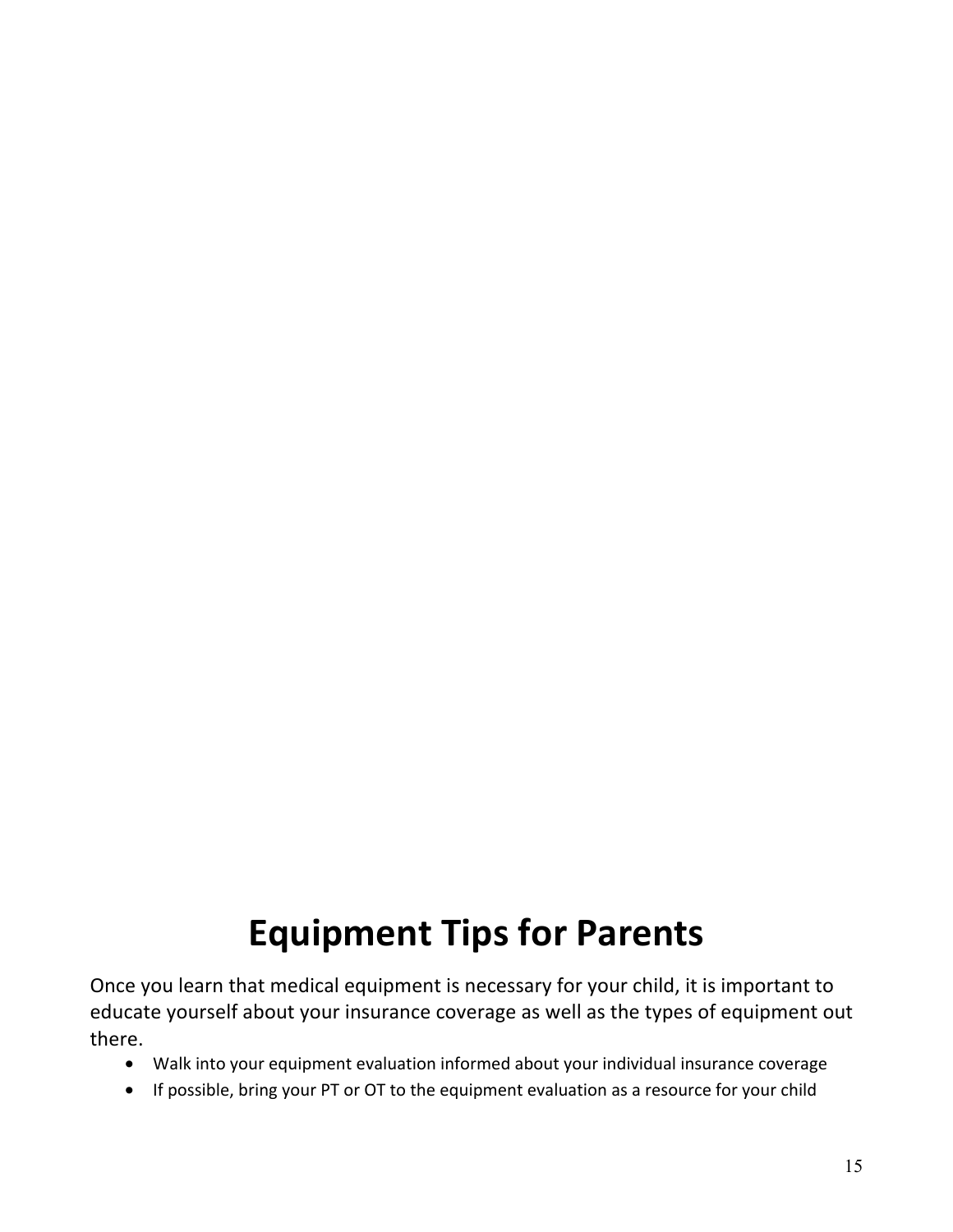- Make sure the supplier of your equipment has the proper basic certifications (Do you want me to get into details about this?)
- If possible, physically come to an equipment clinic because many times they are located in close proximity to other resources for your child, which can save you time

All equipment suppliers can guide you toward the best piece of equipment for your child, but it's important for you to do as much research on your own as you can.

- Talk to the doctor, the therapist, and anyone else on your child's medical team
- look through the equipment brochures and do diligent research online
- $\bullet$  In the end, however, putting trust in the professionals you work with is important  $-\gamma$  you can't buy a piece of equipment for your child by simply perusing the internet
- Some parents fail to realize equipment is out there that can drastically change their child's life because they don't ask professionals or do their own research

You must think about what equipment will work for your family in your home. But more importantly, you must communicate this information in your child's equipment evaluation. You can only blame yourself if you don't express your feelings, and then get something that doesn't meet your needs.

- What equipment can you handle emotionally  $-$  in your home and in public
- What can you handle physically  $-$  literally what can you lift and fit into your vehicle or home
- What can you handle cognitively  $-$  how complicated is the equipment and does it have a manual
- Will this fit smoothly into the family's daily routine

Please understand that each potential piece of equipment for your child must meet the criteria of "medical necessity". If professionals prove that your child meets the medical necessity, then the process can begin to try and get the equipment.

- equipment is never given out for comfort and convenience  $-$  it must meet the criteria
- The therapist, doctor and equipment supplier must work together to figure out what criteria your child meets
- The more specialists you can get to agree on the necessity of the equipment for your child, the more likely it is to be covered for your child
- But sometimes there are things the insurer will not provide even if it meets medical necessity due to its individual policy
- Remember, no matter how emotional this process makes you, this is simply a business transaction for the insurance company  $-$  know your rights and follow the right avenues
- $\bullet$  If for some reason, you think the insurance company is not living up to its side of the bargain, start with a call to the Illinois Insurance Commission

What if you have a \$2000 insurance cap but your child needs a \$7000 piece of equipment?

• Equipment supplier will work to try and find a less expensive alternative to aid child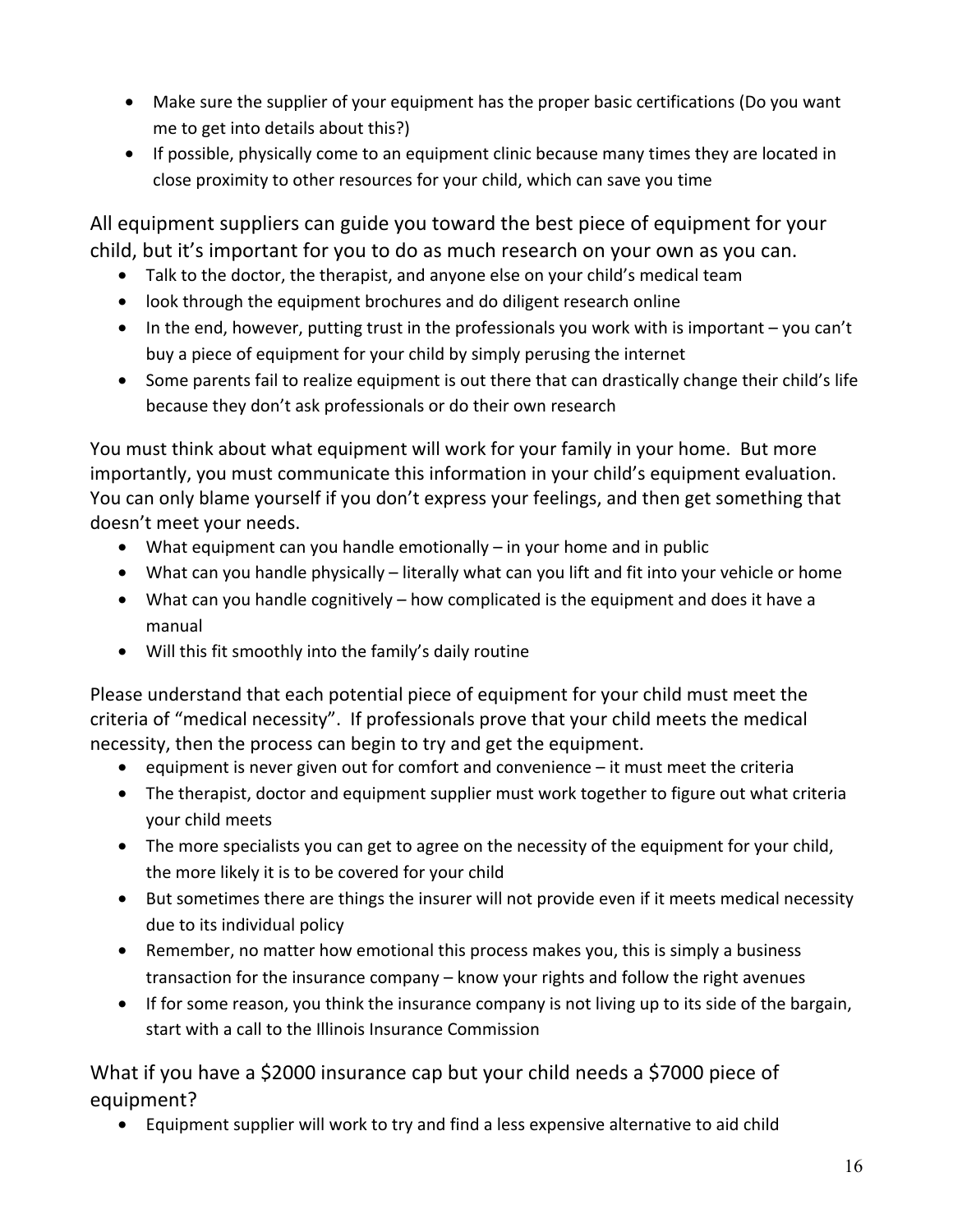- Some suppliers work with individualized payment plans
- Individual community fundraisers for the child have been effective
- Consult DSCC
- Communicate with associations related to the child's disease if applicable
- Local Lions clubs and Elks clubs are possible funding sources
- Get creative to find the money that's out there, or analyze your current budget to see where other things can be cut to provide more resources for your child's equipment

One common mistake among parents is going around from place to place looking excessively for a different equipment answer for their child. This has the potential to leave various members of the medical team on different pages about the treatment direction for the child.

- Getting another opinion is appropriate, but shopping for the answer you want to hear is not
- If a different opinion on equipment is reached at a different source, you must inform the rest of the medical team to keep every resource informed on your child's direction

Following up with the equipment specialists is paramount.

- If your child catches up to milestones and gets discharged from therapy services, that does not mean they are automatically discharged from their equipment specialists
- $\bullet$  If your child requires a large piece of equipment such as a power chair, they should be following up once a year, if possible, to prevent malfunction or injury to the child

In general, the equipment supplier's goal is to make your child as independently mobile as they can. Some kids just need varying equipment to accomplish this. Parents need to understand that if their child is getting something like a wheelchair, it doesn't mean the therapist and the team are giving up on the child ever walking again.

- Maybe the chair can facilitate independence
- Maybe the child gets around in the chair independently as much as possible so they have the energy to work on walking with the therapist for longer

\*\*\*EI monetarily covers all needed equipment in the home. However, nothing to mobilize the child outside the home is covered (i.e. adaptive strollers/car seats, etc.). Private insurance, Medicaid, or other funding sources must be used to cover this type of equipment.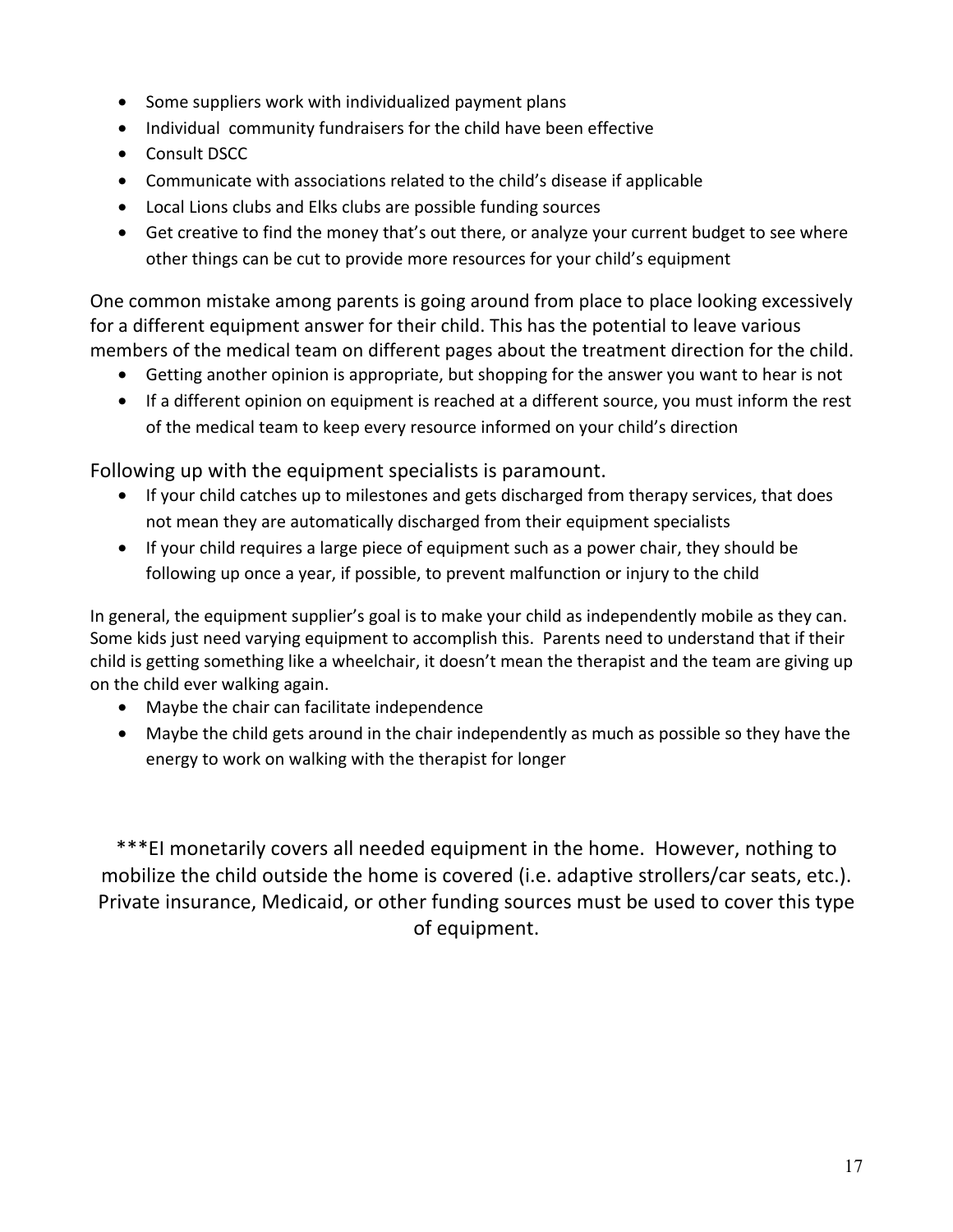#### Stories

Her story: she was called over to a home to provide a power chair for a child. The therapist warned her before she came that the mother had zero interest in putting her child into a power chair. Their house wasn't ready for it, nor their car. She presented them with the training wheels version of a power chair called the "Skippy". It just so happened the child was wearing a black and yellow shirt that matched exactly with the black and yellow design of the "Skippy". When the child began moving around the house in the power chair independently, the mother was absolutely blown away. The child loved how fun it was, and the mom thought it was cute that the child matched with the chair. She was so relieved the child could actually be independent in the chair. The child asked the mom to be called "Skippy" during the equipment fitting.

One specific example: A mother was getting very little sleep because her child was at a high risk of falling out of bed at night. She did her due diligence by researching and talking to her professional team about what kind of equipment she could acquire to keep her child safe at night, and allow her to sleep soundly. After her research she came and met with the Midwest team and they figured out a way to enclose the bed safely for the child. The mom was ecstatic because she could finally get restful sleep.

## **Parent Advocacy**

Raising a child with a developmental disability can be demanding and stressful; but with support, planning, and access to the right resources, it will also be extremely rewarding. Having questions is completely natural, and unfortunately answers are rarely straightforward. This webpage is intended as a resource to provide you and your family with information and advice to help answer some of those difficult questions.

As a parent, YOU are the most important advocate for your child! You know your child better than anyone else; and you should play an active role in your child's development, healthcare, and education plan. At first, advocating for your child may feel completely overwhelming - this is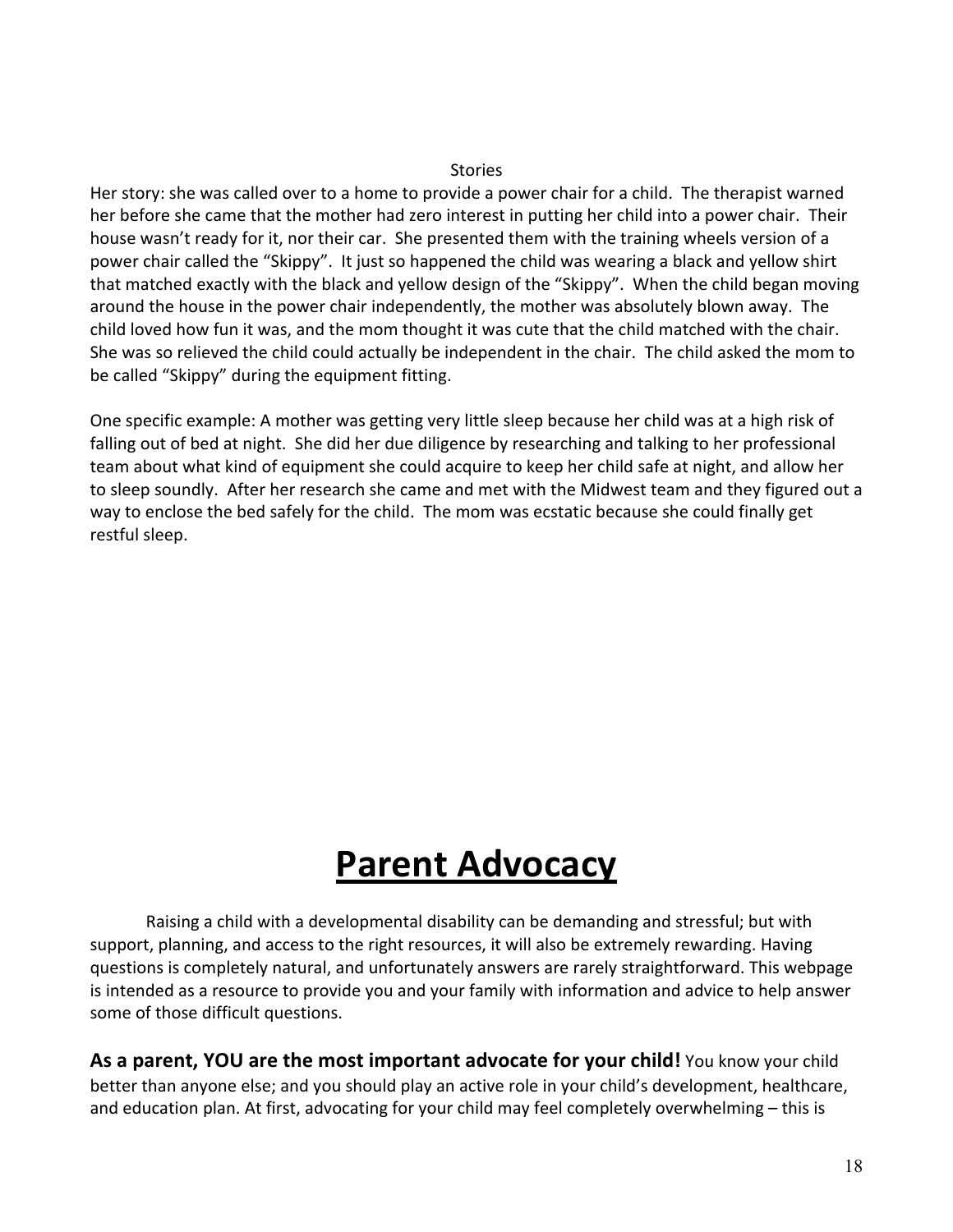normal! This process involves lots of research, planning, and preparation, but there are several resources and professionals available to assist you.

General Steps to become an effective advocate for your child:

- Get Educated: Learn about your child's disability, how it affects them, and special services or accommodations that may help them succeed.
- Know your rights and responsibilities: As a parent, it is important to understand your legal rights in regards to your child's medial care, developmental, and school-based services.
- Build your team: Develop positive relationships with your child's doctors, healthcare professionals, providers, and educators. Open communication is often the best way to create comfortable partnerships with your child's providers.
- Don't be afraid to ask for help and support: Getting to know other parents in similar situations or joining a support group is a great way to hear first-hand experiences, and provide a great network for advice. Social workers and experienced professionals are also available to help you navigate the system and feel more prepared.

#### Not sure where to start? Here are a few general resources:

Wright's Law: a comprehensive website offering information about parent rights, education law, and advocacy for children with disabilities.

http://www.wrightslaw.com/

Yellow Pages for Kids: A state-by-state directory to find health care providers, consultants, psychologists, support groups, advocates, and attorneys specifically for children with disabilities. 

http://www.yellowpagesforkids.com/

This webpage includes an overview of parent rights and available sources to help you advocate for your child at the time of their birth, and within Early Intervention and School-Based services provided through IDEA. We hope to help answer general questions and provide valuable resources to help you effectively advocate for your child. Although it is important to understand your legal options, please know that filing a lawsuit is only beneficial in specific scenarios, and should ONLY be used as a LAST **RESORT** after all other options have been exhausted!

## **AT BIRTH:**

Medical Malpractice: What is it?

- Situation where doctor/medical provider has been negligent or careless in treating a patient, which resulted in injury.
- When to File a Malpractice Lawsuit:
	- o A negative treatment outcome in itself, although it may be devastating, does NOT **mean malpractice occurred**. Malpractice claims are only warranted if injury/trauma resulted due to faulty medical treatment and / or gross negligence on the hospital or physician's behalf.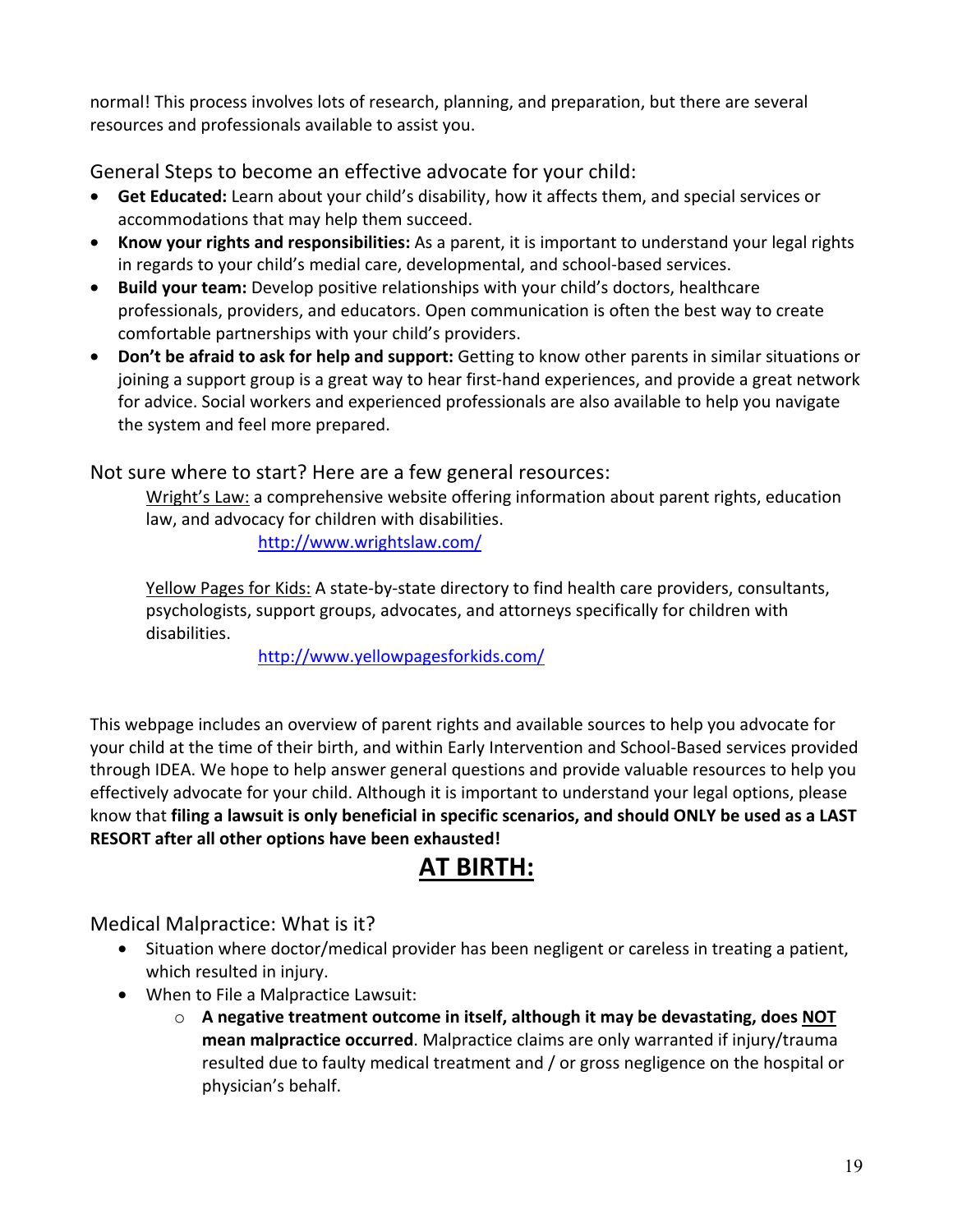- **•** Many potential cases involve negligence (i.e. failure to monitor vital signs closely or recognize a symptom soon enough) yet may be very difficult to prove.
- $\circ$  For a successful case, It must be proven that the medical professional failed to provide the same treatment that other professionals would have under similar circumstances
- $\circ$  Medical Malpractice claim is a right
- $\circ$  It is important to consult with a lawyer who specializes in medical malpractice and birth injury
- What if I'm not sure if a potential case exists?
	- $\circ$  If you have substantial concerns that something went wrong, seeking legal advice is a good idea. Most law firms offer free consultations, which gives you the chance to state your concerns and receive a professional, honest opinion. Lawyers will only take on cases that they feel have a good chance to be successful.
- How soon must I file a malpractice lawsuit?
	- $\circ$  In the State of Illinois, there is technically no statute of limitations for children with disabilities.
	- $\circ$  It's best to get a lawyer involved as soon as you think your child may be a victim of malpractice
		- Information pertinent to the case may be time-sensitive; and your lawyer can assist with further decision-making and help expedite the process.
- How do I find the right lawyer?
	- $\circ$  Several law firms specialize in personal injury and medical malpractice
		- It's important to choose an experienced lawyer who you can trust. Interview several lawyers until you find one you feel is a good fit for your family.
		- **Solut** Ask each lawyer you meet how much they charge and how their fee schedule works.
- What if I can't pay costly legal fees or am having trouble finding a lawyer?
	- $\circ$  Parents are often hesitant to seek help due to financial concerns, and it is important to understand the costs involved. However; several resources are available for consultation, and some even provide free legal representation.
	- $\circ$  In many cases; families pay no out of pocket expenses; but it is important to ask your lawyer about potential costs in advance so you know what to expect.
	- $\circ$  Possible resources for medical malpractice advocacy and legal representation:
		- http://www.equipforequality.org/
		- http://moran-center.org/
		- http://www.rosenfeldinjurylawyers.com/
		- http://www.copaa.org
		- http://www.wrightslaw.com/
- What will result from filing a malpractice suit?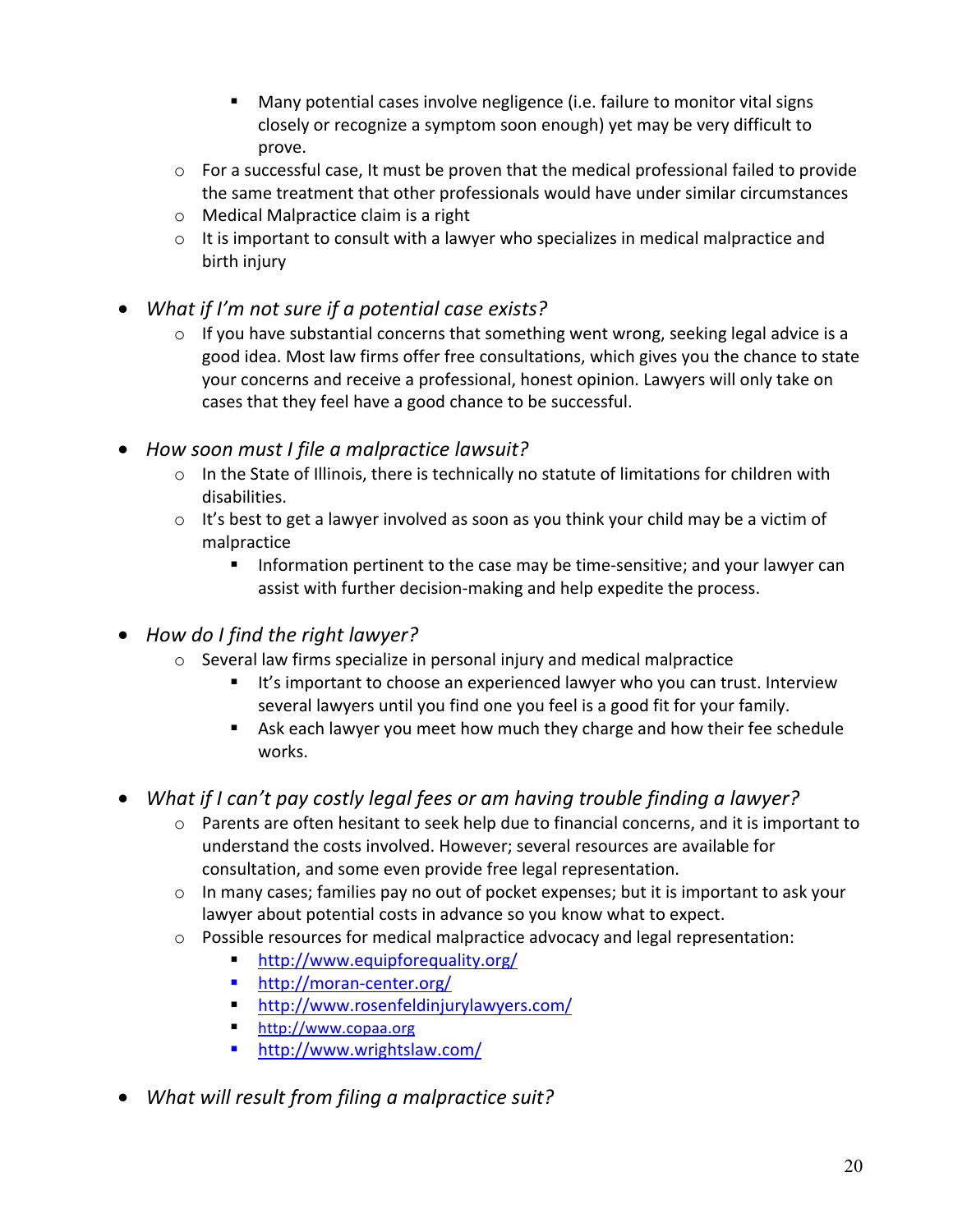- $\circ$  If malpractice or negligence by a health professional is proven, lawsuits usually result in monetary compensation for medical bills, homecare needs, and other expenses that resulted from the negligence.
- What do I need to tell / bring to my lawyer?
	- $\circ$  Tell your lawyer anything and everything you know about the situation, but whatever you tell them must be 100% truthful! Your lawyer needs to understand all aspects of the case in order to properly serve you.
	- $\circ$  Bring your child's medical records (you have the right to request a copy from the hospital/doctor)
	- $\circ$  Bring any medical bills, receipts, pictures, or other evidence you think may support your claim

#### • What happens during the lawsuit?

- $\circ$  Your lawyer will notify the hospital/health professionals involved that you intend to file a suit
- o "Discovery" Process: both sides collect information
	- " you will likely be questioned at a deposition and asked for medical/financial records
	- " your child may be required to undergo an Independent Medical Examination
- $\circ$  Most cases are settled by reaching a monetary agreement
- $\circ$  If a settlement cannot be made, your case will go to trial
- How long does this process take?
	- $\circ$  Filing a medical malpractice lawsuit can be a long, time-consuming, stressful, and expensive process.
	- $\circ$  the average "time to trial" for cases in Cook County is 30 months.
		- $\blacksquare$  If a settlement is reached before trial; the process will likely be much shorter
		- **The more medically complex the case; the longer it takes to resolve**

#### Source: 
 http://www.mymalpracticelawyer.com/filing-medical-malpractice-claim/

## EARLY INTERVENTION:

#### What are your legal rights involving Early Intervention Services?

- **Evaluation**: Your child has the right to an evaluation by a multi-disciplinary team, within 45 days of the referral to EI. An IFSP (Individualized Family Service Plan) is required to be written by your child's providers within 45 days of referral, and should include your child/family's strengths, needs, priorities, and concerns.
- Informed Consent: Before your family begins receiving EI services, your service coordinator is required to give you information about the purpose of therapy, by who/how therapy will be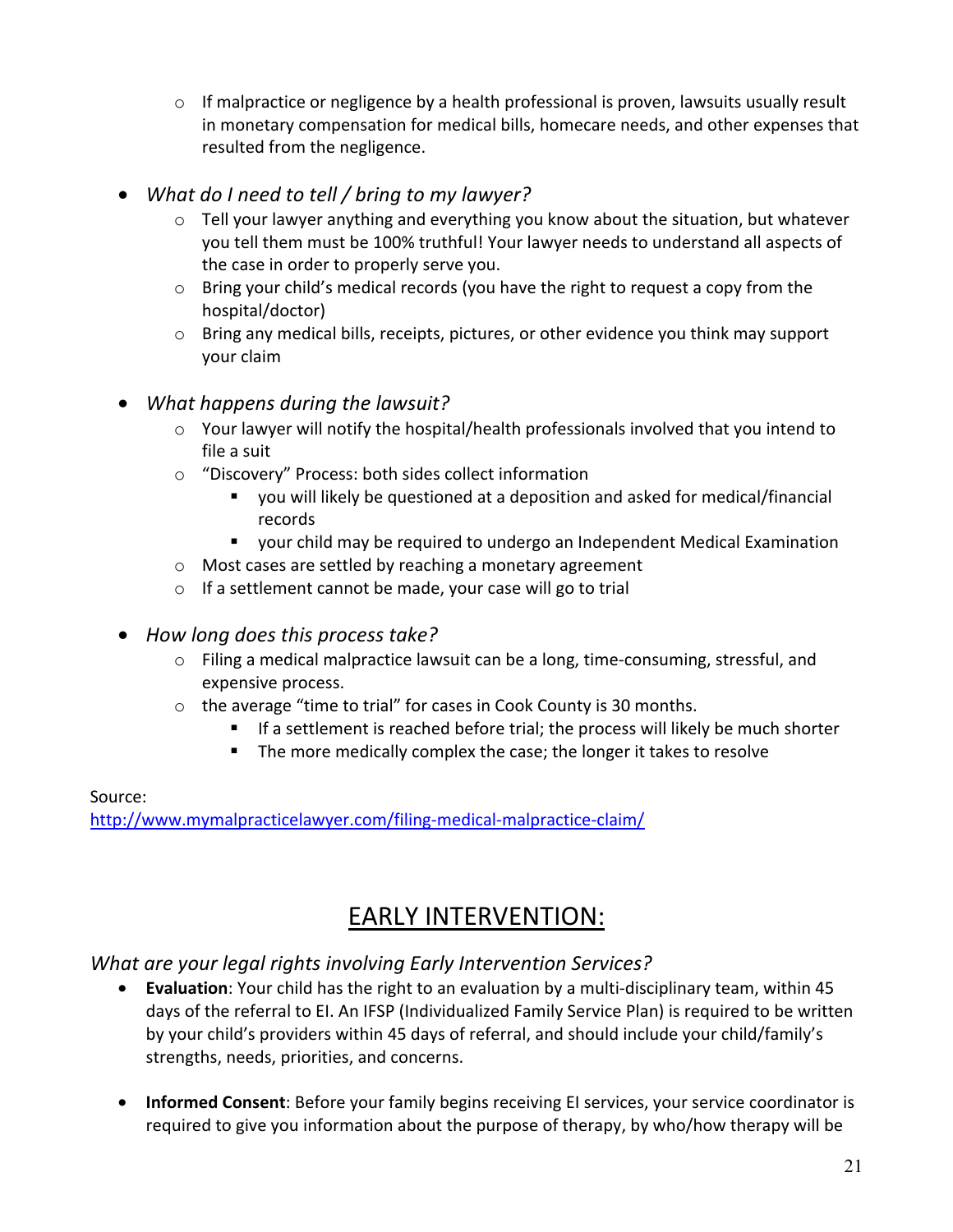provided, and what will happen if you do not consent. Providers must also ask your consent before conducting evaluations, assessments, or sharing your family's information.

- $\circ$  You have the right to refuse any service, at any time, without jeopardizing **other/future services!**
- $\circ$  You may stop services and later re-enter the EI system (if child is still < 3)
- Prior Written Notice: Written notice must be provided of any meetings, as well as before any service provider makes changes to your child's EI treatment.
- Review of Records: You have the right to see any records related to your child's El services, which must be provided within 5 days of your request.
- **Confidentiality of Records:** All information involving your family's EI services is confidential, and will only be shared among providers when relevant to best service your family.
- Resolution of Concerns: You have the right to disagree, and the ability to initiate a formal complaint process if you feel necessary.
	- $\circ$  However, in most cases the best place to start is with your child's providers. It's important to voice your concerns as soon they arise. Your child's providers want your feedback and are happy to collaborate and discuss alternate options with you.
	- $\circ$  If you still feel there are problems or you and your child's providers can't reach an agreement, your concerns about your child's EI services can be discussed with your regional CFC (Child and Family Connections Office).
	- $\circ$  What if this doesn't resolve the issue?

Formal options for administrative resolution:

- **EXECOMPLAINE:** You may file a written complaint with the Illinois Department of Human Services (IDHS) if you believe a provider has violated a law/rule regarding the EI program. IDHS has 60 days to investigate and write a decision and/or procedure to correct the cause of complaint.
- **Mediation:** If you have a disagreement with a provider, your CFC, or IDHS, you can request a mediator, whose role is to help both parties talk and reach an agreement. This process is paid for by the state and voluntary, meaning you must freely agree to participate.
- **Impartial Administrative Proceeding: This is similar to a court hearing; where a** neutral officer listens to both sides of the disagreement. You have the right to bring an advocate/attorney as well as your child to this hearing, which is open to the public. A copy of the written decision from the hearing will be mailed to you within 45 days. You have a right to appeal the decision.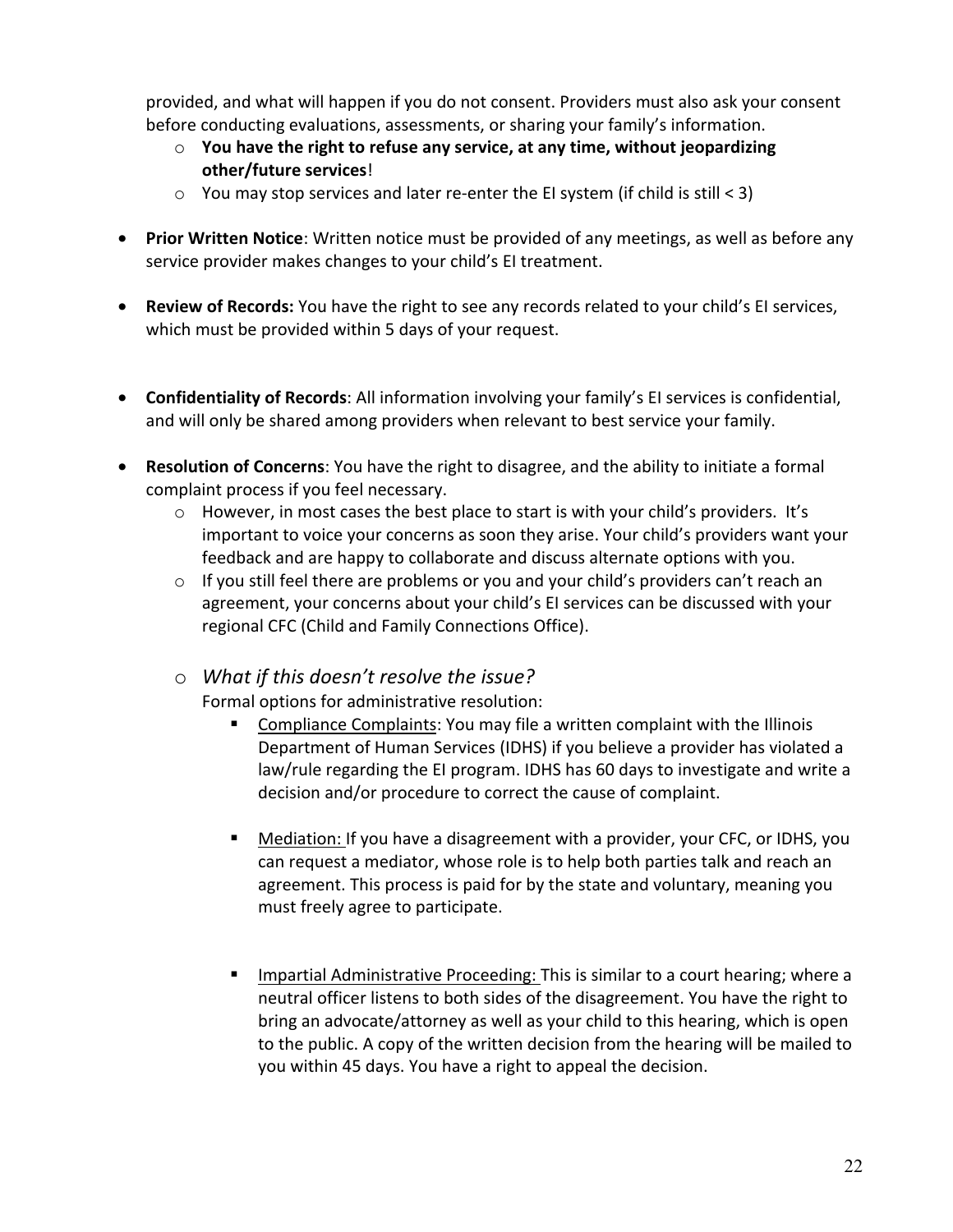- $\circ$  During the mediation/impartial proceeding process; your child will continue to receive appropriate EI services
- $\circ$  It is important to raise concerns as soon as possible to ensure your family benefits fully from EI services. Complaints must be filed within 3 months after the issue began.
- More detailed information is available in "State of Illinois Infant/Toddler & Family Rights under IDEA for Early Intervention System" (2007) http://eiclearinghouse.org/documents/family-rights.pdf

Sources - The Illinois Early Intervention Program: A guide for Families (July 2011) Family Intro to EI: http://eic.crc.uiuc.edu/documents/family-intro.pdf

## SCHOOL SYSTEM:

Remember, as a parent you have both the right and responsibility to be an active participant in your child's education to ensure they receive proper services. Here are some important tips:

- Plan and prepare
- Keep written records
	- $\circ$  For example: meetings, written/oral communication with your child's teacher or school officials
- Ask questions; and carefully listen to answers
	- o Try to understand why your child's educators are making certain choices or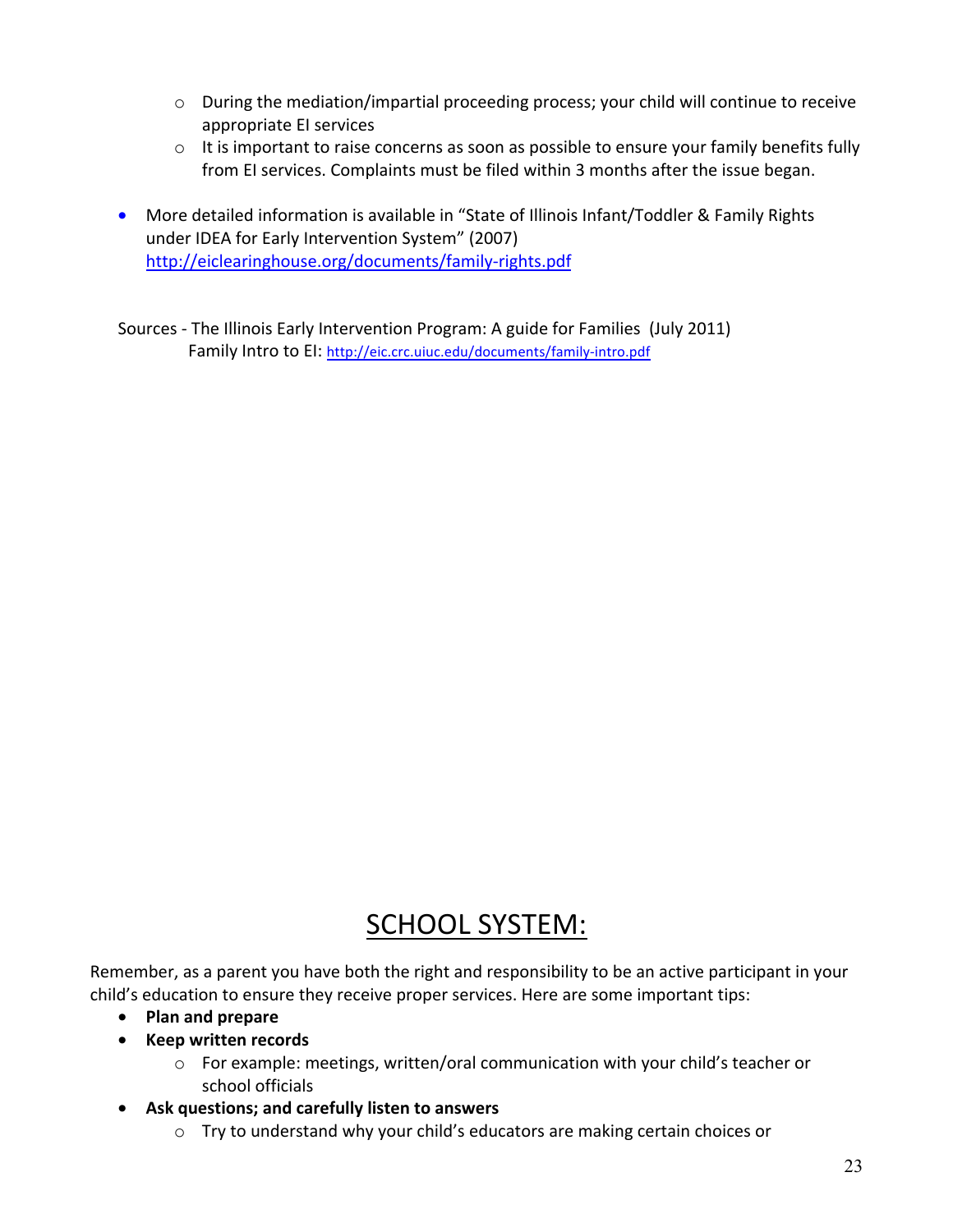suggestions. Although you may not always agree, your child's educators and service providers DO have your child's best interest in mind!

- Identify problems; but also propose solutions
	- o You will likely need to collaborate with your child's school throughout their education. Be prepared to be flexible and suggest solutions that best fit the needs of all parties involved.

Parents have the right to disagree with decisions the school makes regarding their child with a disability about:

- Identification of child as having a "disability"
- Child's evaluation
- Child's educational placement
- Special education and related services the school provides to the child

#### What do I do if I don't agree with my child's school regarding one of these issues?

- When problems arise; the immediate response of most parents is to feel frustrated, angry, and confused. It is completely normal to have these emotions; but try not to act on them immediately
	- $\circ$  Take time to gather your thoughts, facts, and consider your options in order to avoid unnecessary confrontation.
- It's important to voice your concerns early, but constructively so members of the school district understand your needs. Open communication may help facilitate collaboration so that your concerns can be addressed effectively.
- $\bullet$  If these strategies don't work and you cannot reach an agreement with your child's school, IDEA has several mechanisms in which parents and schools can resolve disputes.
	- $\circ$  Be aware that once these steps are initiated, they cannot be revoked so carefully consider your options and only initiate the formal complaint process if you feel it is completely necessary.

#### What options does IDEA provide to settle disputes?

- The first step is **Mediation**: You will meet with representatives from your child's school as well as an impartial third person (called the "mediator") who will help both sides talk openly and try to reach an agreement.
- Due Process Complaint: If Mediation fails to resolve the issue, you can communicate in writing with the school system through a formal complaint process. This letter must include specific examples of IDEA regulations that you feel the school has violated.
- Resolution: This process begins once the school system receives your due process complaint. A Resolution meeting will be held between the child's parents and relevant members of the IEP team in order to attempt to reach a compromise.
- Due Process Hearing: If the resolution process fails, both parties will present their case to an impartial hearing officer, who then decides how to resolve the dispute.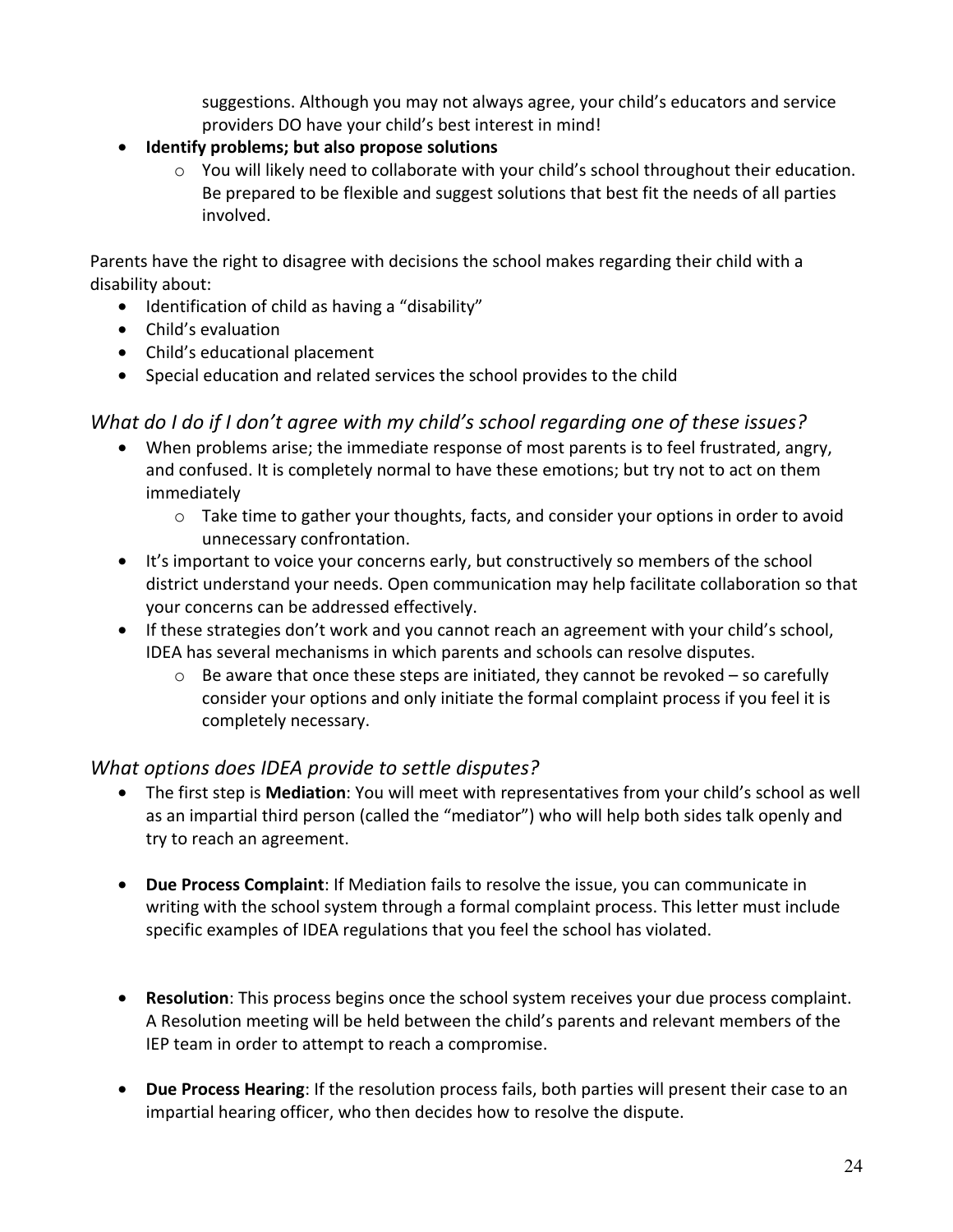- $\circ$  Each party has the right to be accompanied/advised by counsel and individuals with special knowledge about the specific scenario
- $\circ$  Each party can present evidence and confront, cross-examine, and call witnesses
- $\circ$  Parents have the right to appeal the hearing officer's decision.
	- **•** Detailed information on this process available here: http://nichcy.org/schoolage/disputes/hearings/details#appeal
- State Complaint: If there are still issues, you may communicate in writing to the State Education Agency (SEA) and describe the parts of IDEA that you feel the school has violated. The SEA must resolve your complaint within 60 days.

More detailed information about each of the processes described above is available from the National Dissemination Center for Children with Disabilities (http://nichcy.org/schoolage/parentalrights/disagree) 

If you choose to initiate a formal complaint process; you may want to seek the advice of an advocate or attorney:

- What is an Advocate?
	- $\circ$  Someone with a background in special education, worked in a related field, or has already been through the process with their own child or family member. Advocates can provide support, direction, encouragement, and comfort for families to secure the best possible education for their child.
	- $\circ$  Advocates are NOT licensed attorneys. However, they are usually well informed in laws and regulations of school districts, as well as state and federal education laws. The support and counseling of an advocate may help ease the anxiety of navigating the Special Education system.
- When do I need an attorney?
	- $\circ$  If the issue is not resolved and results in a Due Process Hearing, you will likely want to consider involving an attorney to help represent you.
- How do I choose the right attorney for representation in school system issues?
	- $\circ$  Select an attorney with special education expertise and experience
		- **This is a very specialized area of law, so it is important that your attorney is** familiar with federal and state education regulations.
	- $\circ$  Ask how the attorney charges for his/her work.
	- $\circ$  Some public service attorneys are available who work for free or reduced rates for eligible families.
- Understand your role as parents:
	- $\circ$  Your advocate or attorney can advise you on the status of the law and expected outcomes, but ultimately you remain the decision maker regarding your child's education.

Source: Lisa Madigan - Illinois Attorney General: http://www.isbe.state.il.us/spec-